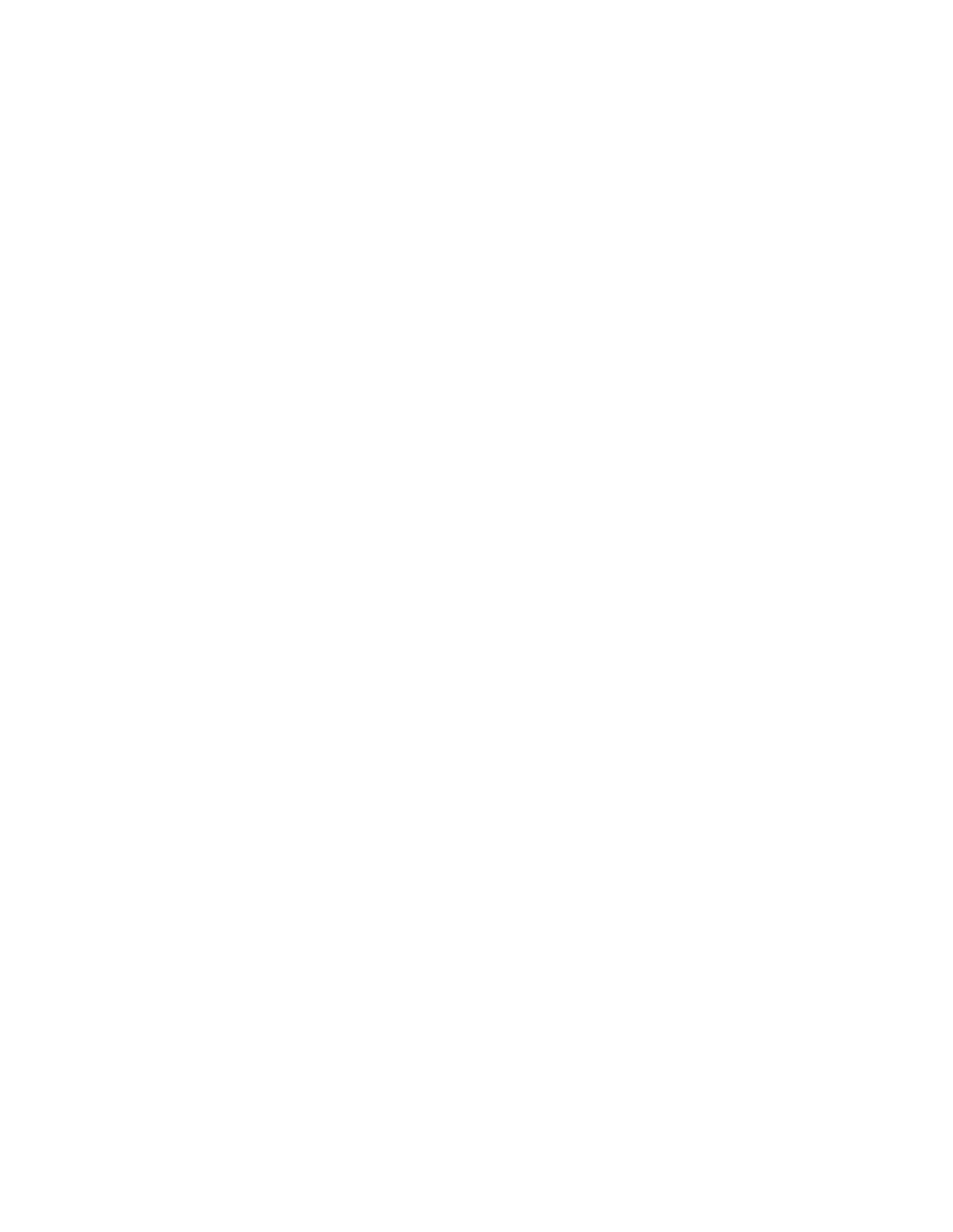#### **TABLE OF CONTENTS**

|--|

#### **LIST OF TABLES**

#### **LIST OF FIGURES**

There are no figures in this section.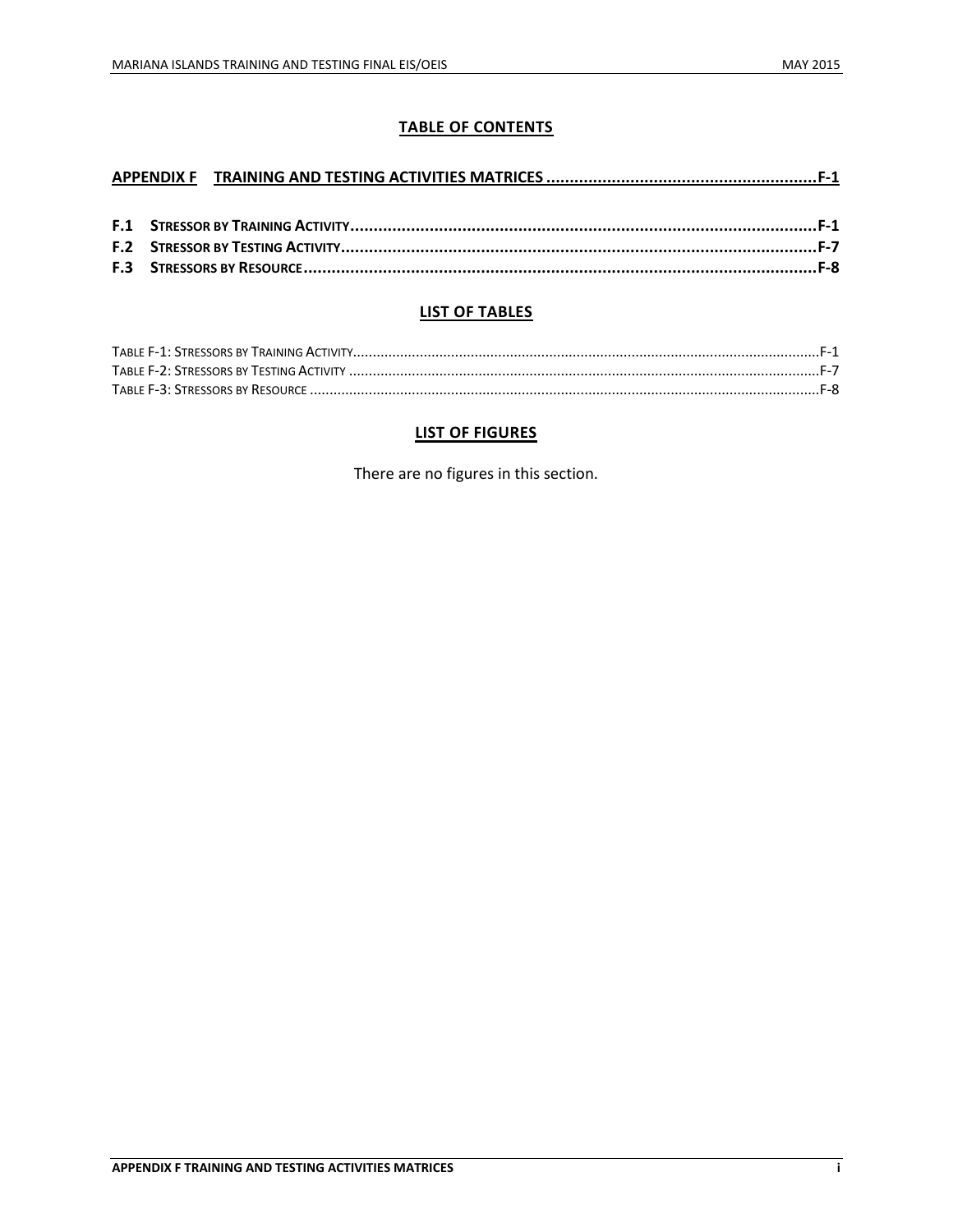This Page Intentionally Left Blank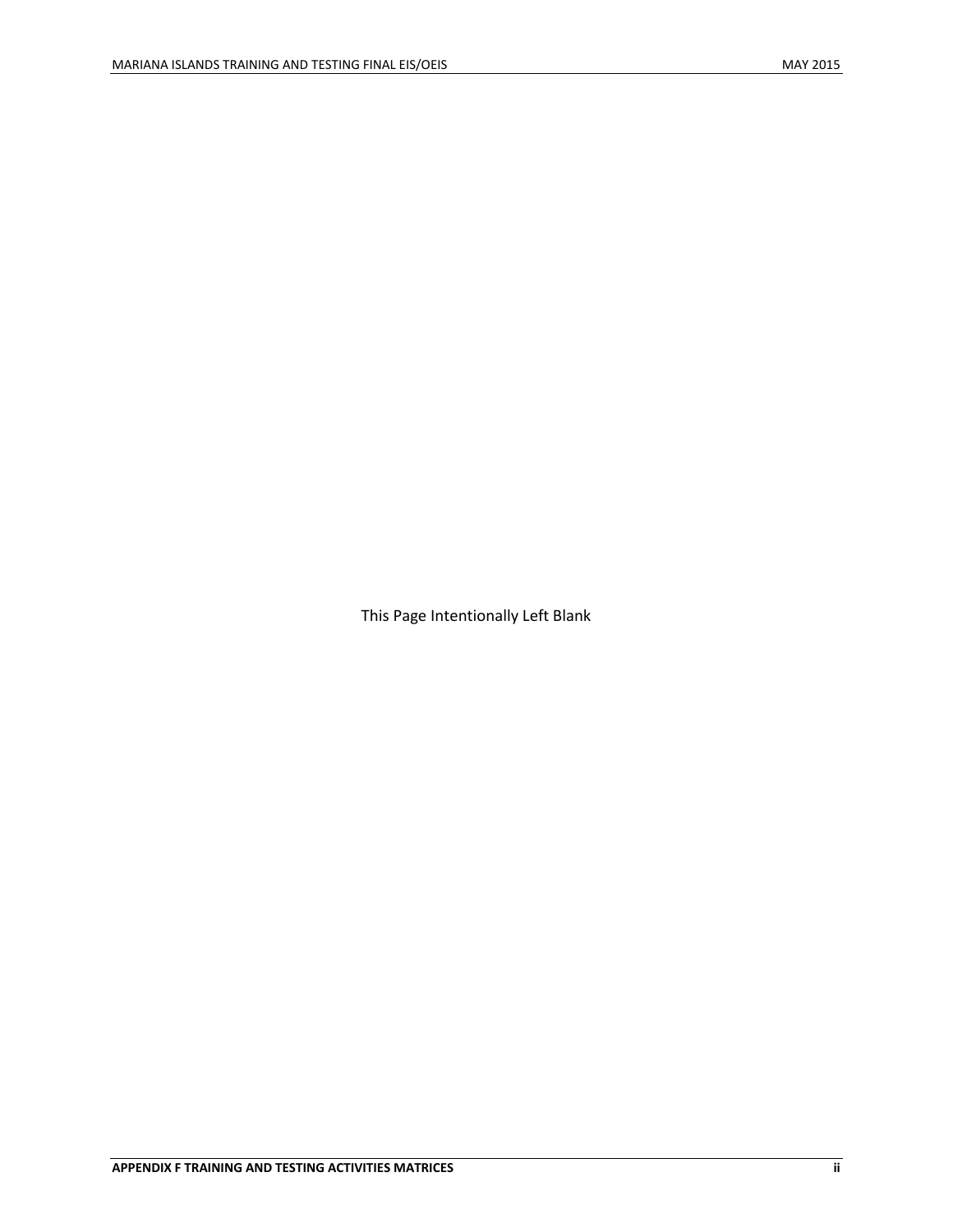## <span id="page-4-0"></span>**APPENDIX F TRAINING AND TESTING ACTIVITIES MATRICES**

### <span id="page-4-1"></span>**F.1 STRESSOR BY TRAINING ACTIVITY**

<span id="page-4-2"></span>

|                                                                      |                                                 |            |                                                                               |                |              |                                   |        | <b>Biological Resources</b>    |                                 |                                |                         |                                                    |              |                                |                                        |                                    | <b>Physical Resources</b>              |               |                                                       |                        |                              |                                   |                            |                                       | <b>Human Resources</b>                             |                                |                            |                                    |
|----------------------------------------------------------------------|-------------------------------------------------|------------|-------------------------------------------------------------------------------|----------------|--------------|-----------------------------------|--------|--------------------------------|---------------------------------|--------------------------------|-------------------------|----------------------------------------------------|--------------|--------------------------------|----------------------------------------|------------------------------------|----------------------------------------|---------------|-------------------------------------------------------|------------------------|------------------------------|-----------------------------------|----------------------------|---------------------------------------|----------------------------------------------------|--------------------------------|----------------------------|------------------------------------|
|                                                                      |                                                 |            | <b>Acoustic Stressors</b>                                                     |                |              | <b>Energy</b><br><b>Stressors</b> |        |                                |                                 | <b>Physical Stressors</b>      |                         | <b>Entanglement</b><br><b>Stressors</b>            |              | Ingestion<br><b>Stressors</b>  | <b>Air Quality</b><br><b>Stressors</b> |                                    |                                        |               | <b>Sediment and Water</b><br><b>Quality Stressors</b> |                        |                              |                                   |                            |                                       |                                                    |                                |                            |                                    |
| <b>Mariana Islands</b><br><b>Training Activity</b>                   | active<br>Sonar and other a<br>acoustic sources | Explosives | Swimmer Defense<br>alirguns<br>Weapons firing,<br>Iaunch, and impact<br>noise | Aircraft noise | Vessel noise | Electromagnetic<br>Devices        | Lasers | Aircraft and Aerial<br>Targets | Vessels and in-water<br>devices | Military Expended<br>Materials | <b>Seafloor Devices</b> | and<br>cables<br>wires<br>Fiberoptic<br>guidance v | Parachutes   | Military Expended<br>Materials | Criteria Air Pollutants                | <b>Hazardous Air</b><br>Pollutants | Explosives and<br>explosive byproducts | <b>Metals</b> | Chemicals other than<br>explosives                    | <b>Other Materials</b> | <b>Underwater Acoustics'</b> | Physical Disturbance <sup>1</sup> | Accessibility <sup>2</sup> | <b>Airborne Acoustics<sup>2</sup></b> | and<br>Physical Disturbance<br>Strike <sup>2</sup> | Underwater Energy <sup>3</sup> | In-Air Energy <sup>3</sup> | Physical Interactions <sup>3</sup> |
| <b>ANTI-AIR WARFARE (AAW)</b>                                        |                                                 |            |                                                                               |                |              |                                   |        |                                |                                 |                                |                         |                                                    |              |                                |                                        |                                    |                                        |               |                                                       |                        |                              |                                   |                            |                                       |                                                    |                                |                            |                                    |
| Air Combat Maneuver (ACM)                                            |                                                 |            |                                                                               | $\checkmark$   |              |                                   |        | $\checkmark$                   |                                 |                                |                         |                                                    |              |                                | $\checkmark$                           | $\checkmark$                       |                                        | $\checkmark$  |                                                       | $\checkmark$           |                              |                                   |                            | ✔                                     | $\checkmark$                                       |                                |                            |                                    |
| Air Defense Exercise (ADEX) **                                       |                                                 |            |                                                                               | ✔              | $\checkmark$ |                                   |        | $\checkmark$                   | $\checkmark$                    |                                |                         |                                                    |              |                                | √                                      | $\checkmark$                       |                                        |               |                                                       |                        |                              |                                   |                            | $\checkmark$                          | $\checkmark$                                       |                                |                            |                                    |
| Air Intercept Control (AIC)                                          |                                                 |            |                                                                               | $\checkmark$   |              |                                   |        | $\checkmark$                   |                                 |                                |                         |                                                    |              |                                | $\checkmark$                           | $\checkmark$                       |                                        |               |                                                       |                        |                              |                                   |                            | $\checkmark$                          | $\checkmark$                                       |                                |                            |                                    |
| Gunnery Exercise (Air-to-Air)<br>Medium-Caliber                      |                                                 |            | ✔                                                                             | $\checkmark$   |              |                                   |        | $\checkmark$                   |                                 | $\checkmark$                   |                         |                                                    |              | $\checkmark$                   | ✔                                      | $\checkmark$                       |                                        | $\checkmark$  |                                                       |                        |                              | $\checkmark$                      | ✔                          | ✔                                     | $\checkmark$                                       |                                |                            | $\checkmark$                       |
| Missile Exercise (Air-to-Air)                                        |                                                 |            |                                                                               |                | $\checkmark$ |                                   |        | $\checkmark$                   |                                 | $\checkmark$                   |                         |                                                    | $\checkmark$ | $\checkmark$                   |                                        | $\checkmark$                       | $\checkmark$                           |               | $\checkmark$                                          |                        |                              | $\checkmark$                      | $\checkmark$               | ✔                                     | $\checkmark$                                       |                                |                            | $\checkmark$                       |
| Gunnery Exercise (Surface-to-Air)<br>Large-Caliber**                 |                                                 |            |                                                                               | $\checkmark$   | $\checkmark$ |                                   |        | ✔                              | $\checkmark$                    | $\checkmark$                   |                         |                                                    |              | $\checkmark$                   | v                                      | $\checkmark$                       | $\checkmark$                           | ✔             |                                                       |                        |                              | $\checkmark$                      | ✔                          | $\checkmark$                          | $\checkmark$                                       |                                |                            | $\checkmark$                       |
| Gunnery Exercise (Surface-to-Air)<br>Medium-Caliber**                |                                                 |            |                                                                               | ✓              | $\checkmark$ |                                   |        | $\checkmark$                   | $\checkmark$                    | $\checkmark$                   |                         |                                                    |              | $\checkmark$                   | $\checkmark$                           | $\checkmark$                       | $\checkmark$                           | √             |                                                       |                        |                              | $\checkmark$                      | $\checkmark$               | ✔                                     | $\checkmark$                                       |                                |                            | $\checkmark$                       |
| Missile Exercise (Surface-to-Air)                                    |                                                 |            | $\checkmark$                                                                  |                | $\checkmark$ |                                   |        | $\checkmark$                   | $\checkmark$                    | $\checkmark$                   |                         |                                                    |              | $\checkmark$                   |                                        | $\checkmark$                       | $\checkmark$                           | ✓             | $\checkmark$                                          |                        |                              | $\checkmark$                      | $\checkmark$               | $\checkmark$                          | $\checkmark$                                       |                                |                            | $\checkmark$                       |
| <b>STRIKE WARFARE (STW)</b>                                          |                                                 |            |                                                                               |                |              |                                   |        |                                |                                 |                                |                         |                                                    |              |                                |                                        |                                    |                                        |               |                                                       |                        |                              |                                   |                            |                                       |                                                    |                                |                            |                                    |
| Bombing Exercise (Air-to-Ground)                                     |                                                 |            |                                                                               | $\checkmark$   |              |                                   |        | $\checkmark$                   |                                 | $\checkmark$                   |                         |                                                    |              |                                | $\checkmark$                           | $\checkmark$                       |                                        | $\checkmark$  |                                                       |                        | $\checkmark$                 | $\checkmark$                      |                            | $\checkmark$                          |                                                    |                                |                            |                                    |
| Gunnery Exercise (Air-to-Ground)                                     |                                                 |            |                                                                               | $\checkmark$   |              |                                   |        | $\checkmark$                   |                                 | $\checkmark$                   |                         |                                                    |              |                                | ✔                                      | $\checkmark$                       |                                        | $\checkmark$  |                                                       |                        | $\checkmark$                 | $\checkmark$                      |                            | $\checkmark$                          |                                                    |                                |                            |                                    |
| Missile Exercise MISSILEX                                            |                                                 |            |                                                                               | $\checkmark$   |              |                                   |        | $\checkmark$                   |                                 | $\checkmark$                   |                         |                                                    |              |                                |                                        | $\checkmark$                       |                                        |               |                                                       |                        | $\checkmark$                 | $\checkmark$                      |                            | $\checkmark$                          |                                                    |                                |                            |                                    |
| <b>Combat Search and Rescue</b>                                      |                                                 |            |                                                                               | $\checkmark$   |              |                                   |        | $\checkmark$                   |                                 | $\checkmark$                   |                         |                                                    |              |                                |                                        |                                    |                                        |               |                                                       |                        |                              |                                   |                            | $\checkmark$                          | $\checkmark$                                       |                                |                            |                                    |
| <b>AMPHIBIOUS WARFARE (AMW)</b>                                      |                                                 |            |                                                                               |                |              |                                   |        |                                |                                 |                                |                         |                                                    |              |                                |                                        |                                    |                                        |               |                                                       |                        |                              |                                   |                            |                                       |                                                    |                                |                            |                                    |
| Naval Surface Fire Support Exercise -<br>Land-Based Target           |                                                 |            |                                                                               | $\checkmark$   | $\checkmark$ |                                   |        |                                | $\checkmark$                    |                                |                         |                                                    |              |                                | $\checkmark$                           | $\checkmark$                       |                                        |               |                                                       |                        |                              |                                   | $\checkmark$               | $\checkmark$                          |                                                    |                                |                            | $\checkmark$                       |
| Amphibious Rehearsal, No Landing -<br>Marine Air Ground Task Force** |                                                 |            |                                                                               |                | $\checkmark$ |                                   |        | $\checkmark$                   | $\checkmark$                    |                                |                         |                                                    |              |                                | $\checkmark$                           | $\checkmark$                       |                                        |               |                                                       |                        |                              | $\checkmark$                      | $\checkmark$               |                                       | $\checkmark$                                       |                                |                            | $\checkmark$                       |
| <b>Amphibious Assault</b>                                            |                                                 |            |                                                                               |                | $\checkmark$ |                                   |        | $\checkmark$                   | $\checkmark$                    |                                |                         |                                                    |              |                                | $\checkmark$                           | $\checkmark$                       |                                        |               |                                                       |                        |                              | $\checkmark$                      | $\checkmark$               |                                       | $\checkmark$                                       |                                |                            | $\checkmark$                       |
| Amphibious Raid                                                      |                                                 |            |                                                                               |                | $\checkmark$ |                                   |        |                                | $\checkmark$                    |                                |                         |                                                    |              |                                | $\checkmark$                           | $\checkmark$                       |                                        |               |                                                       |                        |                              | $\checkmark$                      | $\checkmark$               |                                       | $\checkmark$                                       |                                |                            | $\checkmark$                       |
| <b>Urban Warfare Training</b>                                        |                                                 |            |                                                                               | $\checkmark$   |              |                                   |        |                                |                                 |                                |                         |                                                    |              |                                |                                        | $\checkmark$                       |                                        | $\checkmark$  | $\checkmark$                                          | $\checkmark$           |                              |                                   |                            | $\checkmark$                          | $\checkmark$                                       |                                |                            |                                    |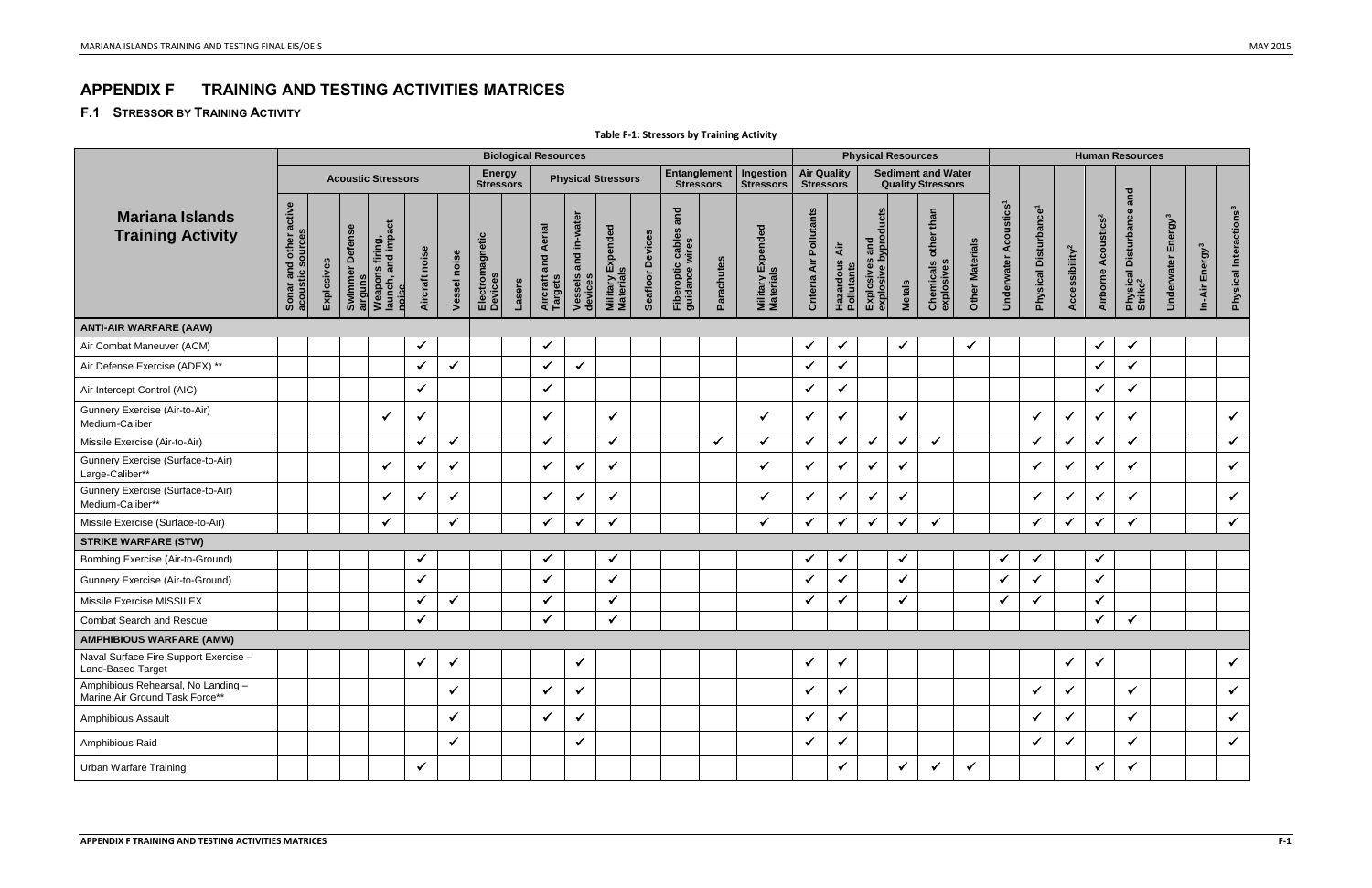|                                                                               |                                             |              |                            |                                             |                |              |                            |                                   | <b>Biological Resources</b>    |                                 |                                |                         |                                                        |            |                                |                                        |                                    | <b>Physical Resources</b>              |               |                                                       |                        |                              |                                         |                            |                                       | <b>Human Resources</b>                             |                                |                            |                                    |
|-------------------------------------------------------------------------------|---------------------------------------------|--------------|----------------------------|---------------------------------------------|----------------|--------------|----------------------------|-----------------------------------|--------------------------------|---------------------------------|--------------------------------|-------------------------|--------------------------------------------------------|------------|--------------------------------|----------------------------------------|------------------------------------|----------------------------------------|---------------|-------------------------------------------------------|------------------------|------------------------------|-----------------------------------------|----------------------------|---------------------------------------|----------------------------------------------------|--------------------------------|----------------------------|------------------------------------|
|                                                                               |                                             |              |                            | <b>Acoustic Stressors</b>                   |                |              |                            | <b>Energy</b><br><b>Stressors</b> |                                |                                 | <b>Physical Stressors</b>      |                         | Entanglement<br><b>Stressors</b>                       |            | Ingestion<br><b>Stressors</b>  | <b>Air Quality</b><br><b>Stressors</b> |                                    |                                        |               | <b>Sediment and Water</b><br><b>Quality Stressors</b> |                        |                              |                                         |                            |                                       |                                                    |                                |                            |                                    |
| <b>Mariana Islands</b><br><b>Training Activity</b>                            | active<br>other<br>Sonar and<br>acoustic so | Explosives   | Swimmer Defense<br>airguns | Weapons firing, launch,<br>and impact noise | Aircraft noise | Vessel noise | Electromagnetic<br>Devices | Lasers                            | Aircraft and Aerial<br>Targets | Vessels and in-water<br>devices | Military Expended<br>Materials | <b>Seafloor Devices</b> | and<br>c cables<br>wires<br>Fiberoptic o<br>guidance w | Parachutes | Military Expended<br>Materials | Criteria Air Pollutants                | <b>Hazardous Air</b><br>Pollutants | Explosives and<br>explosive byproducts | <b>Metals</b> | than<br>other<br>Chemicals of                         | <b>Other Materials</b> | <b>Underwater Acoustics'</b> | <b>Physical Disturbance<sup>1</sup></b> | Accessibility <sup>2</sup> | <b>Airborne Acoustics<sup>2</sup></b> | and<br>Physical Disturbance<br>Strike <sup>2</sup> | Underwater Energy <sup>3</sup> | In-Air Energy <sup>3</sup> | Physical Interactions <sup>3</sup> |
| <b>AMPHIBIOUS WARFARE (AMW) (continued)</b>                                   |                                             |              |                            |                                             |                |              |                            |                                   |                                |                                 |                                |                         |                                                        |            |                                |                                        |                                    |                                        |               |                                                       |                        |                              |                                         |                            |                                       |                                                    |                                |                            |                                    |
| Noncombatant Evacuation Operation                                             |                                             |              |                            |                                             | ✓              | $\checkmark$ |                            |                                   |                                | $\checkmark$                    |                                |                         |                                                        |            |                                |                                        | $\checkmark$                       |                                        | $\checkmark$  | $\checkmark$                                          | $\checkmark$           |                              |                                         |                            | √                                     | $\checkmark$                                       |                                |                            |                                    |
| Humanitarian Assistance/Disaster Relief<br>Operations                         |                                             |              |                            |                                             |                | $\checkmark$ |                            |                                   | $\checkmark$                   | $\checkmark$                    |                                |                         |                                                        |            |                                | $\checkmark$                           | $\checkmark$                       |                                        |               |                                                       |                        |                              | $\checkmark$                            | $\checkmark$               |                                       | ✔                                                  |                                |                            | $\checkmark$                       |
| Unmanned Aerial Vehicle - Intelligence,<br>Surveillance, and Reconnaissance** |                                             |              |                            |                                             | ✔              | $\checkmark$ |                            |                                   |                                |                                 |                                |                         |                                                        |            |                                | $\checkmark$                           | $\checkmark$                       | $\checkmark$                           |               |                                                       |                        |                              |                                         |                            | $\checkmark$                          |                                                    |                                |                            |                                    |
| <b>ANTI-SURFACE WARFARE (ASUW)</b>                                            |                                             |              |                            |                                             |                |              |                            |                                   |                                |                                 |                                |                         |                                                        |            |                                |                                        |                                    |                                        |               |                                                       |                        |                              |                                         |                            |                                       |                                                    |                                |                            |                                    |
| Gunnery Exercise (Air-to-Surface) -<br>Small-Caliber                          |                                             |              |                            | $\checkmark$                                | ✓              | $\checkmark$ |                            |                                   | $\checkmark$                   |                                 | $\checkmark$                   |                         |                                                        |            | ✔                              | $\checkmark$                           | $\checkmark$                       |                                        | $\checkmark$  |                                                       |                        |                              | $\checkmark$                            | $\checkmark$               | $\checkmark$                          | $\checkmark$                                       |                                |                            | $\checkmark$                       |
| Gunnery Exercise (Air-to-Surface) -<br>Medium-Caliber                         |                                             | $\checkmark$ |                            | $\checkmark$                                |                | $\checkmark$ |                            |                                   | $\checkmark$                   | $\checkmark$                    | ✔                              |                         |                                                        |            | ✓                              | $\checkmark$                           | $\checkmark$                       | $\checkmark$                           | $\checkmark$  |                                                       |                        | $\checkmark$                 | $\checkmark$                            | $\checkmark$               | $\checkmark$                          | √                                                  | $\checkmark$                   |                            | $\checkmark$                       |
| Missile Exercise (Air-to-Surface) Rocket**                                    |                                             | $\checkmark$ |                            | $\checkmark$                                |                | $\checkmark$ |                            |                                   | $\checkmark$                   | $\checkmark$                    | ✓                              |                         |                                                        |            | ✓                              | $\checkmark$                           | $\checkmark$                       | $\checkmark$                           | $\checkmark$  | $\checkmark$                                          |                        | $\checkmark$                 | $\checkmark$                            | $\checkmark$               | $\checkmark$                          | $\checkmark$                                       | ✔                              |                            | $\checkmark$                       |
| Missile Exercise (Air-to-Surface)<br><b>MISSILEX</b>                          |                                             | $\checkmark$ |                            | $\checkmark$                                |                | $\checkmark$ |                            | $\checkmark$                      | $\checkmark$                   | $\checkmark$                    | ✓                              |                         |                                                        |            | ✓                              | $\checkmark$                           | $\checkmark$                       | $\checkmark$                           | $\checkmark$  | $\checkmark$                                          |                        | $\checkmark$                 | $\checkmark$                            | $\checkmark$               |                                       | $\checkmark$                                       | $\checkmark$                   |                            | $\checkmark$                       |
| Laser Targeting (at sea)                                                      |                                             |              |                            |                                             |                | $\checkmark$ |                            | $\checkmark$                      | $\checkmark$                   | $\checkmark$                    |                                |                         |                                                        |            |                                | $\checkmark$                           | $\checkmark$                       |                                        |               |                                                       |                        |                              |                                         | $\checkmark$               |                                       | $\checkmark$                                       |                                | $\checkmark$               | $\checkmark$                       |
| Bombing Exercise (Air-to-Surface)                                             |                                             | $\checkmark$ |                            | $\checkmark$                                |                | $\checkmark$ |                            |                                   | $\checkmark$                   |                                 | ✓                              |                         |                                                        |            | ✔                              | $\checkmark$                           | $\checkmark$                       | $\checkmark$                           | $\checkmark$  |                                                       |                        | $\checkmark$                 |                                         | $\checkmark$               |                                       | $\checkmark$                                       | $\checkmark$                   | ✓                          | $\checkmark$                       |
| <b>Torpedo Exercise</b><br>(Submarine-to-Surface)**                           | $\checkmark$                                |              |                            |                                             |                | $\checkmark$ |                            |                                   |                                | $\checkmark$                    | ✓                              |                         | $\checkmark$                                           |            |                                |                                        |                                    |                                        |               |                                                       |                        | $\checkmark$                 | ✔                                       | $\checkmark$               |                                       | $\checkmark$                                       | $\checkmark$                   |                            | $\checkmark$                       |
| Missile Exercise (Surface-to-Surface)**                                       |                                             | $\checkmark$ |                            |                                             |                | $\checkmark$ |                            |                                   |                                | $\checkmark$                    | √                              |                         |                                                        |            | ✓                              | $\checkmark$                           | $\checkmark$                       | $\checkmark$                           | $\checkmark$  | $\checkmark$                                          |                        | $\checkmark$                 | $\checkmark$                            | $\checkmark$               | $\checkmark$                          | $\checkmark$                                       | $\checkmark$                   |                            | $\checkmark$                       |
| Gunnery Exercise (Surface-to-Surface)<br>Ship - Large-Caliber                 |                                             | $\checkmark$ |                            |                                             |                | $\checkmark$ |                            |                                   |                                | $\checkmark$                    | $\checkmark$                   |                         |                                                        |            | ✓                              | $\checkmark$                           | $\checkmark$                       | $\checkmark$                           | $\checkmark$  |                                                       |                        | $\checkmark$                 | $\checkmark$                            | $\checkmark$               | $\checkmark$                          | $\checkmark$                                       | $\checkmark$                   |                            | $\checkmark$                       |
| Gunnery Exercise (Surface-to-Surface)<br>Ship - Small- and Medium-Caliber     |                                             | $\checkmark$ |                            |                                             |                | $\checkmark$ |                            |                                   |                                | $\checkmark$                    | $\checkmark$                   |                         |                                                        |            | ✔                              |                                        | $\checkmark$                       | $\checkmark$                           | $\checkmark$  |                                                       |                        | $\checkmark$                 | $\checkmark$                            | $\checkmark$               | $\checkmark$                          |                                                    | $\checkmark$                   |                            | $\checkmark$                       |
| Sinking Exercise (SINKEX)                                                     |                                             | $\checkmark$ |                            | $\checkmark$                                |                | $\checkmark$ |                            |                                   | $\checkmark$                   | $\checkmark$                    | $\checkmark$                   |                         | $\checkmark$                                           |            | $\checkmark$                   | $\checkmark$                           | $\checkmark$                       | $\checkmark$                           | $\checkmark$  | $\checkmark$                                          |                        | $\checkmark$                 | $\checkmark$                            | $\checkmark$               | $\checkmark$                          | $\checkmark$                                       | $\checkmark$                   |                            | $\checkmark$                       |
| Gunnery Exercise (Surface-to-Surface)<br>Boat - Small- and Medium-Caliber**   |                                             | $\checkmark$ |                            | $\checkmark$                                |                | $\checkmark$ |                            |                                   |                                | $\checkmark$                    | $\checkmark$                   |                         |                                                        |            | ✔                              |                                        | $\checkmark$                       | $\checkmark$                           | $\checkmark$  |                                                       |                        | $\checkmark$                 | $\checkmark$                            | $\checkmark$               | $\checkmark$                          | $\checkmark$                                       | $\checkmark$                   |                            | $\checkmark$                       |
| Maritime Security Operations (MSO)                                            |                                             | $\checkmark$ |                            |                                             | ✓              | $\checkmark$ |                            |                                   | $\checkmark$                   | $\checkmark$                    | $\checkmark$                   |                         |                                                        |            | ✓                              | $\checkmark$                           | $\checkmark$                       |                                        |               |                                                       |                        |                              |                                         | $\checkmark$               | $\checkmark$                          | $\checkmark$                                       |                                |                            | $\checkmark$                       |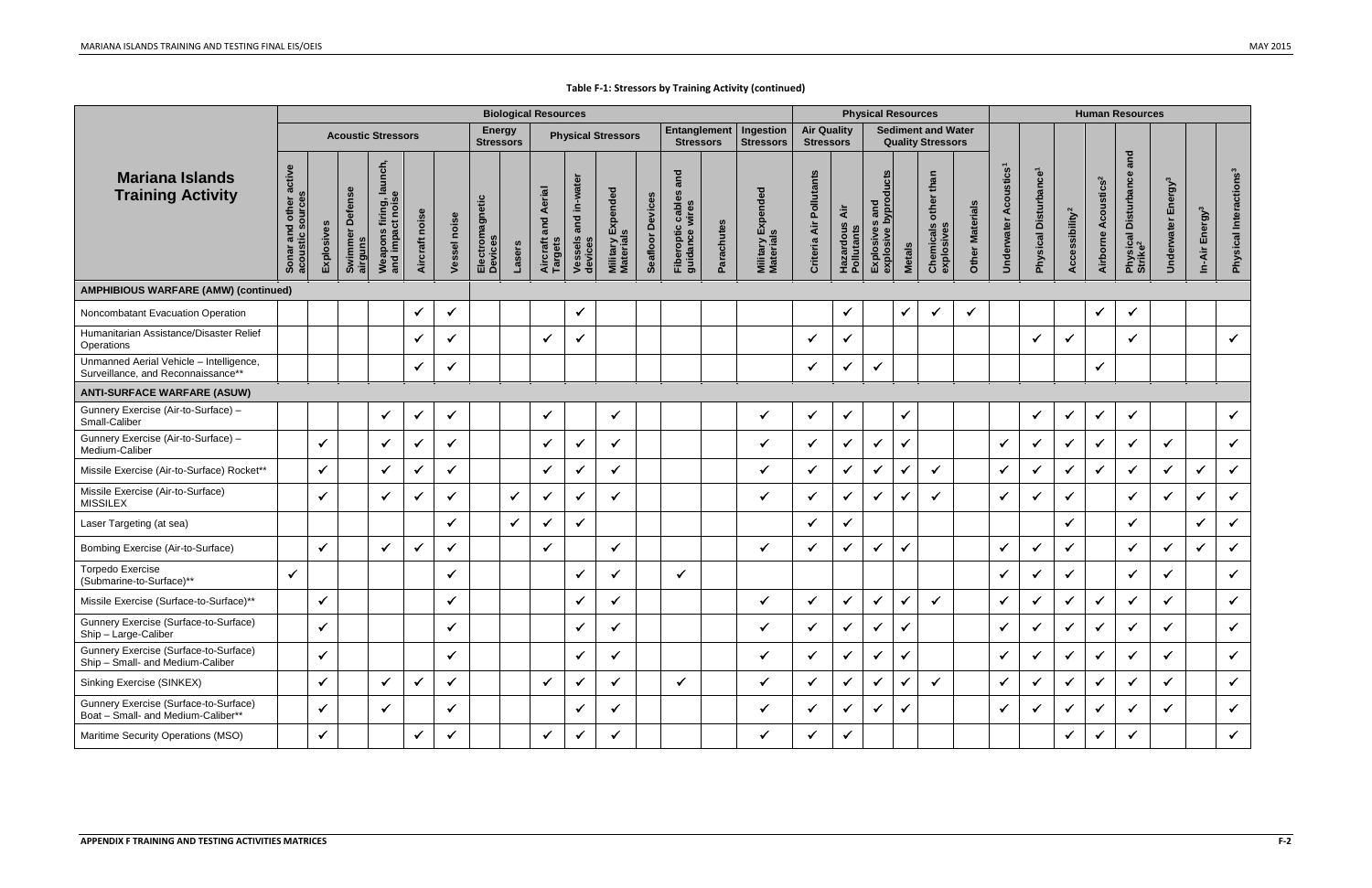|                                                                                    |                                                 |              |                                        |                                             |                |                 |                            |                                   | <b>Biological Resources</b>                |                                    |                                |                            |                                                 |                                         |                                       |                         |                                           |                                        | <b>Physical Resources</b> |                                                       |                        |                              |                                   |                            |                                       | <b>Human Resources</b>                             |                                |                                 |                            |
|------------------------------------------------------------------------------------|-------------------------------------------------|--------------|----------------------------------------|---------------------------------------------|----------------|-----------------|----------------------------|-----------------------------------|--------------------------------------------|------------------------------------|--------------------------------|----------------------------|-------------------------------------------------|-----------------------------------------|---------------------------------------|-------------------------|-------------------------------------------|----------------------------------------|---------------------------|-------------------------------------------------------|------------------------|------------------------------|-----------------------------------|----------------------------|---------------------------------------|----------------------------------------------------|--------------------------------|---------------------------------|----------------------------|
|                                                                                    |                                                 |              | <b>Acoustic Stressors</b>              |                                             |                |                 |                            | <b>Energy</b><br><b>Stressors</b> |                                            | <b>Physical Stressors</b>          |                                |                            |                                                 | <b>Entanglement</b><br><b>Stressors</b> | Ingestion<br><b>Stressors</b>         |                         | <b>Air Quality</b><br><b>Stressors</b>    |                                        |                           | <b>Sediment and Water</b><br><b>Quality Stressors</b> |                        |                              |                                   |                            |                                       |                                                    |                                |                                 |                            |
| <b>Mariana Islands</b><br><b>Training Activity</b>                                 | active<br>Sonar and other a<br>acoustic sources | Explosives   | <b>Defense</b><br>Swimmer I<br>airguns | Weapons firing, launch,<br>and impact noise | Aircraft noise | noise<br>Vessel | Electromagnetic<br>Devices | Lasers                            | <b>Aerial</b><br>Aircraft and /<br>Targets | and in-water<br>Vessels<br>devices | Military Expended<br>Materials | <b>Devices</b><br>Seafloor | and<br>ဖ<br>Fiberoptic cables<br>guidance wires | Parachutes                              | <b>Military Expended</b><br>Materials | Criteria Air Pollutants | $\overline{4}$<br>Hazardous<br>Pollutants | Explosives and<br>explosive byproducts | <b>Metals</b>             | other than<br>Chemicals of<br>explosives              | <b>Other Materials</b> | <b>Underwater Acoustics'</b> | Physical Disturbance <sup>1</sup> | Accessibility <sup>2</sup> | <b>Airborne Acoustics<sup>2</sup></b> | and<br>Physical Disturbance<br>Strike <sup>2</sup> | Underwater Energy <sup>3</sup> | Energy <sup>3</sup><br>$In-Air$ | S<br>Physical Interactions |
| <b>ANTI-SUBMARINE WARFARE (ASW)</b>                                                |                                                 |              |                                        |                                             |                |                 |                            |                                   |                                            |                                    |                                |                            |                                                 |                                         |                                       |                         |                                           |                                        |                           |                                                       |                        |                              |                                   |                            |                                       |                                                    |                                |                                 |                            |
| Tracking Exercise - Helicopter                                                     | $\checkmark$                                    |              |                                        |                                             | $\checkmark$   | $\checkmark$    |                            |                                   | $\checkmark$                               | $\checkmark$                       | $\checkmark$                   |                            |                                                 | $\checkmark$                            | $\checkmark$                          | $\checkmark$            | $\checkmark$                              |                                        | $\checkmark$              | $\checkmark$                                          | ✔                      |                              | $\checkmark$                      | $\checkmark$               | $\checkmark$                          | ✔                                                  | $\checkmark$                   |                                 | $\checkmark$               |
| Torpedo Exercise - Helicopter                                                      | $\checkmark$                                    |              |                                        |                                             | $\checkmark$   | $\checkmark$    |                            |                                   | $\checkmark$                               | $\checkmark$                       | $\checkmark$                   |                            |                                                 | $\checkmark$                            | $\checkmark$                          | $\checkmark$            | $\checkmark$                              |                                        | $\checkmark$              | $\checkmark$                                          |                        |                              | $\checkmark$                      | $\checkmark$               | $\checkmark$                          | ✔                                                  | $\checkmark$                   |                                 | $\checkmark$               |
| Tracking Exercise - Maritime Patrol<br>Advanced Extended Echo Ranging<br>Sonobuoys | $\checkmark$                                    |              |                                        |                                             |                |                 |                            |                                   | $\overline{\mathbf{v}}$                    | $\checkmark$                       | $\checkmark$                   |                            |                                                 | $\checkmark$                            | $\checkmark$                          | $\checkmark$            | $\checkmark$                              |                                        | $\checkmark$              | $\checkmark$                                          |                        |                              | $\checkmark$                      |                            | $\checkmark$                          |                                                    | $\checkmark$                   |                                 | $\checkmark$               |
| Tracking Exercise - Maritime Patrol Aircraft                                       | $\checkmark$                                    |              |                                        |                                             | $\checkmark$   | $\checkmark$    |                            |                                   | $\checkmark$                               | $\checkmark$                       | $\checkmark$                   |                            |                                                 | $\checkmark$                            | $\checkmark$                          | $\checkmark$            | $\checkmark$                              |                                        | $\checkmark$              | $\checkmark$                                          |                        |                              | $\checkmark$                      | $\checkmark$               | $\checkmark$                          | ✔                                                  | $\checkmark$                   |                                 | $\checkmark$               |
| Torpedo Exercise - Maritime Patrol Aircraft                                        | $\checkmark$                                    |              |                                        | $\checkmark$                                |                |                 |                            |                                   | $\checkmark$                               | ✓                                  | $\checkmark$                   |                            |                                                 | $\checkmark$                            | $\checkmark$                          | $\checkmark$            | $\checkmark$                              |                                        | $\checkmark$              | $\checkmark$                                          |                        |                              | $\checkmark$                      |                            | $\checkmark$                          |                                                    | ✓                              |                                 | $\checkmark$               |
| Tracking Exercise - Surface                                                        | $\checkmark$                                    |              |                                        |                                             |                | $\checkmark$    |                            |                                   |                                            | ✓                                  | $\checkmark$                   |                            |                                                 |                                         |                                       | $\checkmark$            |                                           |                                        | $\checkmark$              |                                                       |                        |                              | $\checkmark$                      | $\checkmark$               |                                       | ✔                                                  | ✓                              |                                 | $\checkmark$               |
| Torpedo Exercise - Surface                                                         | $\checkmark$                                    |              |                                        |                                             |                | $\checkmark$    |                            |                                   |                                            | $\checkmark$                       | ✔                              |                            |                                                 |                                         |                                       | $\checkmark$            | $\checkmark$                              |                                        | $\checkmark$              |                                                       |                        |                              | $\checkmark$                      | $\checkmark$               |                                       | ✔                                                  | $\checkmark$                   |                                 | $\checkmark$               |
| Tracking Exercise - Submarine                                                      | $\checkmark$                                    |              |                                        |                                             |                | $\checkmark$    |                            |                                   | $\checkmark$                               | $\checkmark$                       | $\checkmark$                   |                            | $\checkmark$                                    |                                         |                                       |                         |                                           |                                        | $\checkmark$              |                                                       |                        |                              | $\checkmark$                      |                            |                                       |                                                    | $\checkmark$                   |                                 | $\checkmark$               |
| Torpedo Exercise - Submarine                                                       | $\checkmark$                                    |              |                                        |                                             |                | $\checkmark$    |                            |                                   | $\checkmark$                               | $\checkmark$                       | $\checkmark$                   |                            | $\checkmark$                                    |                                         |                                       |                         |                                           |                                        | $\checkmark$              |                                                       |                        |                              | $\checkmark$                      |                            |                                       | ✓                                                  | $\checkmark$                   |                                 | $\checkmark$               |
| <b>MAJOR TRAINING EVENTS</b>                                                       |                                                 |              |                                        |                                             |                |                 |                            |                                   |                                            |                                    |                                |                            |                                                 |                                         |                                       |                         |                                           |                                        |                           |                                                       |                        |                              |                                   |                            |                                       |                                                    |                                |                                 |                            |
| Joint Expeditionary Exercise                                                       | $\checkmark$                                    | √            |                                        | ✓                                           | ✔              | $\checkmark$    | $\checkmark$               | $\checkmark$                      | $\checkmark$                               | $\checkmark$                       | $\checkmark$                   |                            | $\checkmark$                                    | $\checkmark$                            | $\checkmark$                          | $\checkmark$            | $\checkmark$                              | $\checkmark$                           | $\checkmark$              | $\checkmark$                                          | ✔                      | $\checkmark$                 | $\checkmark$                      | $\checkmark$               | $\checkmark$                          | $\checkmark$                                       | $\checkmark$                   | $\checkmark$                    | $\checkmark$               |
| Joint Multi-Strike Group Exercise                                                  | $\checkmark$                                    | ✔            |                                        | $\checkmark$                                | ✔              | $\checkmark$    | $\checkmark$               | $\checkmark$                      | $\checkmark$                               | $\checkmark$                       | $\checkmark$                   |                            | $\checkmark$                                    | $\checkmark$                            | $\checkmark$                          | $\checkmark$            | $\checkmark$                              | $\checkmark$                           | $\checkmark$              | $\checkmark$                                          |                        | $\checkmark$                 | $\checkmark$                      |                            | $\checkmark$                          |                                                    | $\checkmark$                   |                                 | $\checkmark$               |
| Fleet Strike Group Exercise*                                                       | $\checkmark$                                    | √            |                                        | $\checkmark$                                |                |                 | $\checkmark$               | $\checkmark$                      | $\checkmark$                               | $\checkmark$                       | $\checkmark$                   |                            | $\checkmark$                                    | $\checkmark$                            | $\checkmark$                          | $\checkmark$            | $\checkmark$                              | $\checkmark$                           | $\checkmark$              | $\checkmark$                                          |                        | $\checkmark$                 | $\checkmark$                      | $\checkmark$               | $\checkmark$                          |                                                    | $\checkmark$                   |                                 |                            |
| Integrated Anti-Submarine Warfare<br>Exercise*                                     | $\checkmark$                                    | $\checkmark$ |                                        | $\checkmark$                                | $\checkmark$   |                 | $\checkmark$               | $\checkmark$                      | ✓                                          | $\checkmark$                       | $\checkmark$                   |                            | $\checkmark$                                    | $\checkmark$                            | $\checkmark$                          | $\checkmark$            | $\checkmark$                              | $\checkmark$                           | $\checkmark$              | $\checkmark$                                          | ✓                      | $\checkmark$                 | $\checkmark$                      | $\checkmark$               | $\checkmark$                          | ✔                                                  | $\checkmark$                   |                                 | $\checkmark$               |
| Ship Squadron Anti-Submarine Warfare<br>Exercise*                                  | $\checkmark$                                    | $\checkmark$ |                                        | $\checkmark$                                | ✓              | $\checkmark$    | $\checkmark$               | $\checkmark$                      | $\checkmark$                               | $\checkmark$                       | $\checkmark$                   |                            | $\checkmark$                                    | $\checkmark$                            | $\checkmark$                          | $\checkmark$            | $\checkmark$                              | $\checkmark$                           | $\checkmark$              | $\checkmark$                                          | ✓                      | $\checkmark$                 | $\checkmark$                      | $\checkmark$               | $\checkmark$                          | $\checkmark$                                       | $\checkmark$                   |                                 | $\checkmark$               |
| Marine Air Ground Task Force Exercise<br>(Amphibious) - Battalion                  | $\checkmark$                                    | $\checkmark$ |                                        | $\checkmark$                                | ✓              | $\checkmark$    | $\checkmark$               | $\checkmark$                      | $\checkmark$                               | $\checkmark$                       | $\checkmark$                   |                            | $\checkmark$                                    | $\checkmark$                            | $\checkmark$                          | $\checkmark$            | $\checkmark$                              | $\checkmark$                           | $\checkmark$              | $\checkmark$                                          | ✓                      | $\checkmark$                 | $\checkmark$                      | $\checkmark$               | $\checkmark$                          | ✔                                                  | $\checkmark$                   | ✓                               | $\checkmark$               |
| Special Purpose Marine Air Ground Task<br>Force Exercise                           | $\checkmark$                                    | $\checkmark$ |                                        | $\checkmark$                                | ✓              | $\checkmark$    | $\checkmark$               | $\checkmark$                      | $\checkmark$                               | $\checkmark$                       | $\checkmark$                   |                            | $\checkmark$                                    | $\checkmark$                            | $\checkmark$                          | $\checkmark$            | $\checkmark$                              | $\checkmark$                           | $\checkmark$              | $\checkmark$                                          | $\checkmark$           | $\checkmark$                 | $\checkmark$                      | $\checkmark$               | $\checkmark$                          | ✔                                                  | $\checkmark$                   | ✓                               | $\checkmark$               |
| Urban Warfare Exercise                                                             |                                                 |              |                                        |                                             | ✔              | $\checkmark$    |                            |                                   |                                            |                                    |                                |                            |                                                 |                                         |                                       |                         | $\checkmark$                              | $\checkmark$                           | $\checkmark$              | $\checkmark$                                          |                        |                              |                                   |                            | $\checkmark$                          | ✔                                                  |                                |                                 |                            |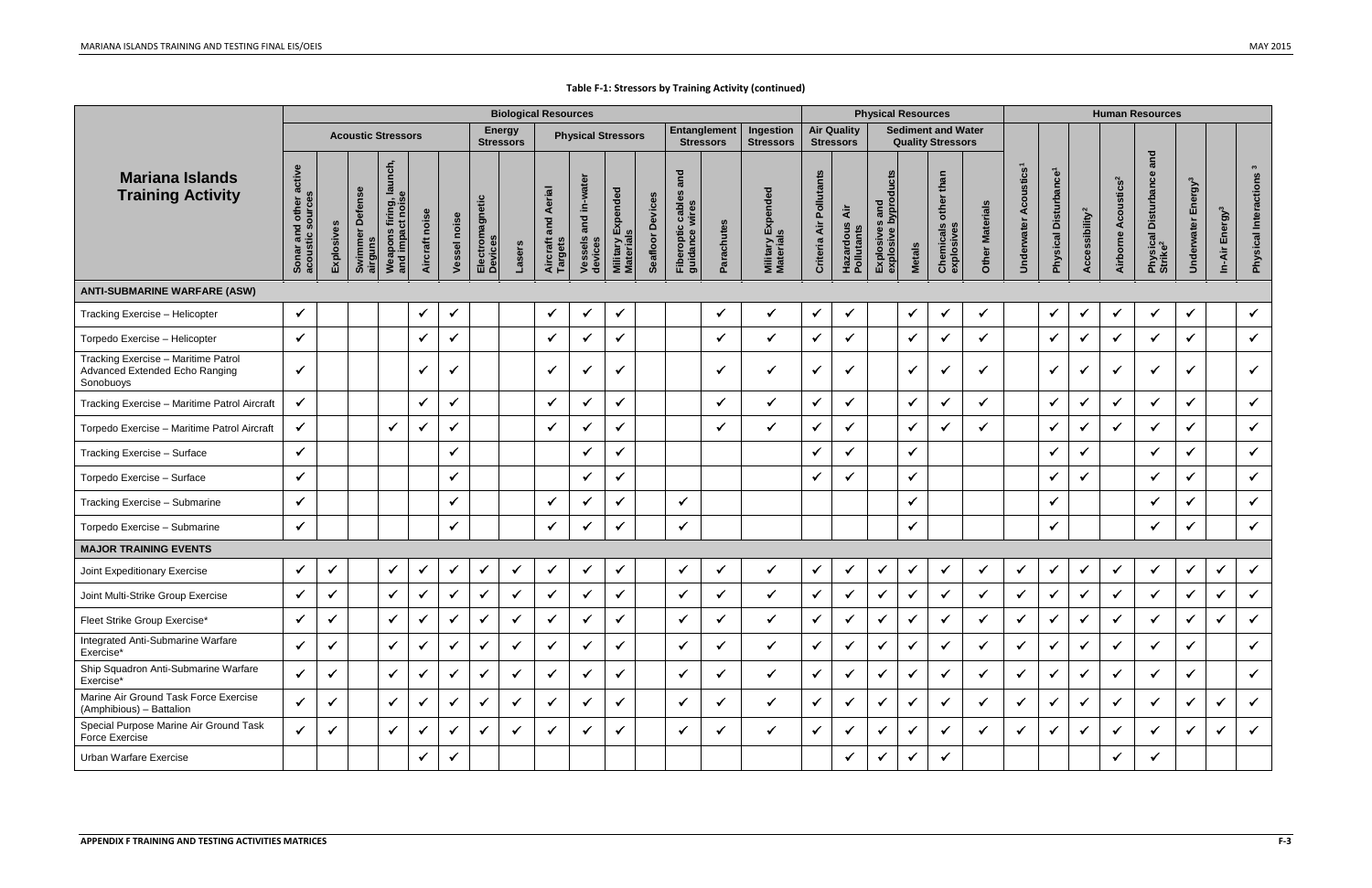|                                                             |                                            |              |                                        |                                                  |                |              |                            |                                   | <b>Biological Resources</b>                       |                                    |                                |                         |                                              |                     |                                |                         |                                        | <b>Physical Resources</b>              |               |                                                       |                        |                                         |                                   |                            |                                 | <b>Human Resources</b>                             |                                |                                 |                                    |
|-------------------------------------------------------------|--------------------------------------------|--------------|----------------------------------------|--------------------------------------------------|----------------|--------------|----------------------------|-----------------------------------|---------------------------------------------------|------------------------------------|--------------------------------|-------------------------|----------------------------------------------|---------------------|--------------------------------|-------------------------|----------------------------------------|----------------------------------------|---------------|-------------------------------------------------------|------------------------|-----------------------------------------|-----------------------------------|----------------------------|---------------------------------|----------------------------------------------------|--------------------------------|---------------------------------|------------------------------------|
|                                                             |                                            |              |                                        | <b>Acoustic Stressors</b>                        |                |              |                            | <b>Energy</b><br><b>Stressors</b> |                                                   | <b>Physical Stressors</b>          |                                |                         | <b>Stressors</b>                             | <b>Entanglement</b> | Ingestion<br><b>Stressors</b>  |                         | <b>Air Quality</b><br><b>Stressors</b> |                                        |               | <b>Sediment and Water</b><br><b>Quality Stressors</b> |                        |                                         |                                   |                            |                                 |                                                    |                                |                                 |                                    |
| <b>Mariana Islands</b><br><b>Training Activity</b>          | Sonar and other active<br>acoustic sources | Explosives   | <b>Defense</b><br>Swimmer I<br>airguns | launch,<br>Weapons firing, I<br>and impact noise | Aircraft noise | Vessel noise | Electromagnetic<br>Devices | Lasers                            | <b>Aerial</b><br>Aircraft and <i>I</i><br>Targets | and in-water<br>Vessels<br>devices | Military Expended<br>Materials | <b>Seafloor Devices</b> | and<br>Fiberoptic cables a<br>guidance wires | Parachutes          | Military Expended<br>Materials | Criteria Air Pollutants | <b>Hazardous Air</b><br>Pollutants     | Explosives and<br>explosive byproducts | <b>Metals</b> | other than<br>Chemicals of<br>explosives              | <b>Other Materials</b> | <b>Underwater Acoustics<sup>1</sup></b> | Physical Disturbance <sup>1</sup> | Accessibility <sup>2</sup> | Airborne Acoustics <sup>2</sup> | and<br>Physical Disturbancı<br>Strike <sup>2</sup> | Underwater Energy <sup>3</sup> | Energy <sup>3</sup><br>$In-Air$ | Physical Interactions <sup>3</sup> |
| <b>ELECTRONIC WARFARE (EW)</b>                              |                                            |              |                                        |                                                  |                |              |                            |                                   |                                                   |                                    |                                |                         |                                              |                     |                                |                         |                                        |                                        |               |                                                       |                        |                                         |                                   |                            |                                 |                                                    |                                |                                 |                                    |
| Electronic Warfare Operations (EW Ops)                      |                                            |              |                                        |                                                  |                | $\checkmark$ | $\checkmark$               |                                   | $\checkmark$                                      | $\checkmark$                       |                                |                         |                                              |                     |                                | $\checkmark$            | $\checkmark$                           |                                        |               |                                                       |                        |                                         |                                   | $\checkmark$               | $\checkmark$                    | $\checkmark$                                       |                                |                                 | $\checkmark$                       |
| Counter Targeting Flare Exercise - Aircraft                 |                                            |              |                                        |                                                  |                |              |                            |                                   | ✔                                                 |                                    |                                |                         |                                              |                     | ✓                              | $\checkmark$            | $\checkmark$                           |                                        | $\checkmark$  |                                                       |                        |                                         | $\checkmark$                      | $\checkmark$               |                                 |                                                    |                                |                                 | $\checkmark$                       |
| Counter Targeting Chaff Exercise - Ship                     |                                            |              |                                        |                                                  |                |              |                            |                                   |                                                   | $\checkmark$                       |                                |                         |                                              |                     | ✓                              | $\checkmark$            |                                        |                                        |               |                                                       |                        |                                         |                                   |                            |                                 |                                                    |                                |                                 | $\checkmark$                       |
| Counter Targeting Chaff Exercise - Aircraft                 |                                            |              |                                        |                                                  |                |              |                            |                                   | $\checkmark$                                      |                                    |                                |                         |                                              |                     | ✓                              | $\checkmark$            |                                        |                                        |               |                                                       |                        |                                         |                                   |                            |                                 |                                                    |                                |                                 | $\checkmark$                       |
| <b>MINE WARFARE (MIW)</b>                                   |                                            |              |                                        |                                                  |                |              |                            |                                   |                                                   |                                    |                                |                         |                                              |                     |                                |                         |                                        |                                        |               |                                                       |                        |                                         |                                   |                            |                                 |                                                    |                                |                                 |                                    |
| Civilian Port Defense**                                     | $\checkmark$                               | $\checkmark$ | $\checkmark$                           | $\checkmark$                                     | ✓              | $\checkmark$ | $\checkmark$               | $\checkmark$                      | $\checkmark$                                      | $\checkmark$                       | $\checkmark$                   |                         | $\checkmark$                                 | ✔                   | ✔                              | $\checkmark$            | $\checkmark$                           | $\checkmark$                           | $\checkmark$  | $\checkmark$                                          | $\checkmark$           | $\checkmark$                            | $\checkmark$                      | $\checkmark$               | $\checkmark$                    | ✔                                                  | $\checkmark$                   |                                 | $\checkmark$                       |
| Mine Laying                                                 |                                            |              |                                        |                                                  |                |              |                            |                                   | √                                                 |                                    | $\checkmark$                   |                         |                                              |                     |                                | $\checkmark$            | $\checkmark$                           |                                        | $\checkmark$  |                                                       |                        |                                         | $\checkmark$                      | $\checkmark$               | $\checkmark$                    | ✔                                                  |                                |                                 | $\checkmark$                       |
| Mine Neutralization - Explosive Ordnance<br>Disposal (EOD)  |                                            | $\checkmark$ |                                        |                                                  |                | $\checkmark$ |                            |                                   |                                                   | $\checkmark$                       | ✓                              | $\checkmark$            |                                              |                     | ✔                              | $\checkmark$            | $\checkmark$                           | $\checkmark$                           |               |                                                       |                        | $\checkmark$                            | $\checkmark$                      |                            |                                 |                                                    | $\checkmark$                   |                                 | $\checkmark$                       |
| Limpet Mine Neutralization System/Shock<br>Wave Generator** |                                            | $\checkmark$ |                                        |                                                  |                |              |                            |                                   |                                                   |                                    |                                |                         |                                              |                     | $\checkmark$                   |                         |                                        |                                        | $\checkmark$  |                                                       |                        |                                         | $\checkmark$                      | ✓                          |                                 |                                                    | $\checkmark$                   |                                 | $\checkmark$                       |
| Submarine Mine Exercise**                                   | $\checkmark$                               |              |                                        |                                                  |                |              |                            |                                   |                                                   | $\checkmark$                       | $\checkmark$                   | $\checkmark$            |                                              |                     |                                |                         |                                        |                                        |               |                                                       |                        |                                         |                                   |                            |                                 |                                                    | $\checkmark$                   |                                 | $\checkmark$                       |
| Airborne Mine Countermeasure - Mine<br>Detection**          | $\checkmark$                               |              |                                        |                                                  | ✔              |              |                            | $\checkmark$                      |                                                   | $\checkmark$                       |                                | $\checkmark$            |                                              |                     |                                | $\checkmark$            | $\checkmark$                           |                                        |               |                                                       |                        |                                         |                                   |                            | $\checkmark$                    |                                                    | $\checkmark$                   |                                 | $\checkmark$                       |
| Mine Countermeasure Exercise (MCM) -<br>Towed Sonar**       | $\checkmark$                               |              |                                        |                                                  |                |              |                            | ✓                                 |                                                   | $\checkmark$                       |                                | $\checkmark$            |                                              |                     |                                | $\checkmark$            | $\checkmark$                           |                                        |               |                                                       |                        |                                         |                                   |                            |                                 |                                                    | $\checkmark$                   |                                 | $\checkmark$                       |
| Mine Countermeasure Exercise - Surface<br>(SMCMEX) Sonar**  | $\checkmark$                               |              |                                        |                                                  |                | $\checkmark$ |                            |                                   |                                                   | $\checkmark$                       |                                | $\checkmark$            |                                              |                     |                                | $\checkmark$            | $\checkmark$                           |                                        |               |                                                       |                        |                                         |                                   | $\checkmark$               |                                 |                                                    | $\checkmark$                   |                                 | $\checkmark$                       |
| Mine Neutralization - Remotely Operated<br>Vehicle Sonar**  | $\checkmark$                               | $\checkmark$ |                                        |                                                  |                | $\checkmark$ |                            |                                   | $\checkmark$                                      | $\checkmark$                       | $\checkmark$                   | $\checkmark$            | $\sqrt{2}$                                   |                     | $\checkmark$                   | $\checkmark$            | $\checkmark$                           | $\checkmark$                           | $\checkmark$  |                                                       |                        | $\checkmark$                            | $\checkmark$                      | $\checkmark$               | $\checkmark$                    | $\checkmark$                                       | $\checkmark$                   |                                 | $\checkmark$                       |
| Mine Countermeasure (MCM) - Towed<br>Mine Detection**       | $\checkmark$                               |              |                                        |                                                  |                | ✓            |                            |                                   | v                                                 | $\checkmark$                       |                                | $\checkmark$            |                                              |                     |                                | $\checkmark$            | $\checkmark$                           |                                        |               |                                                       |                        |                                         | $\checkmark$                      | $\checkmark$               | $\checkmark$                    | $\checkmark$                                       | $\checkmark$                   | $\checkmark$                    | $\checkmark$                       |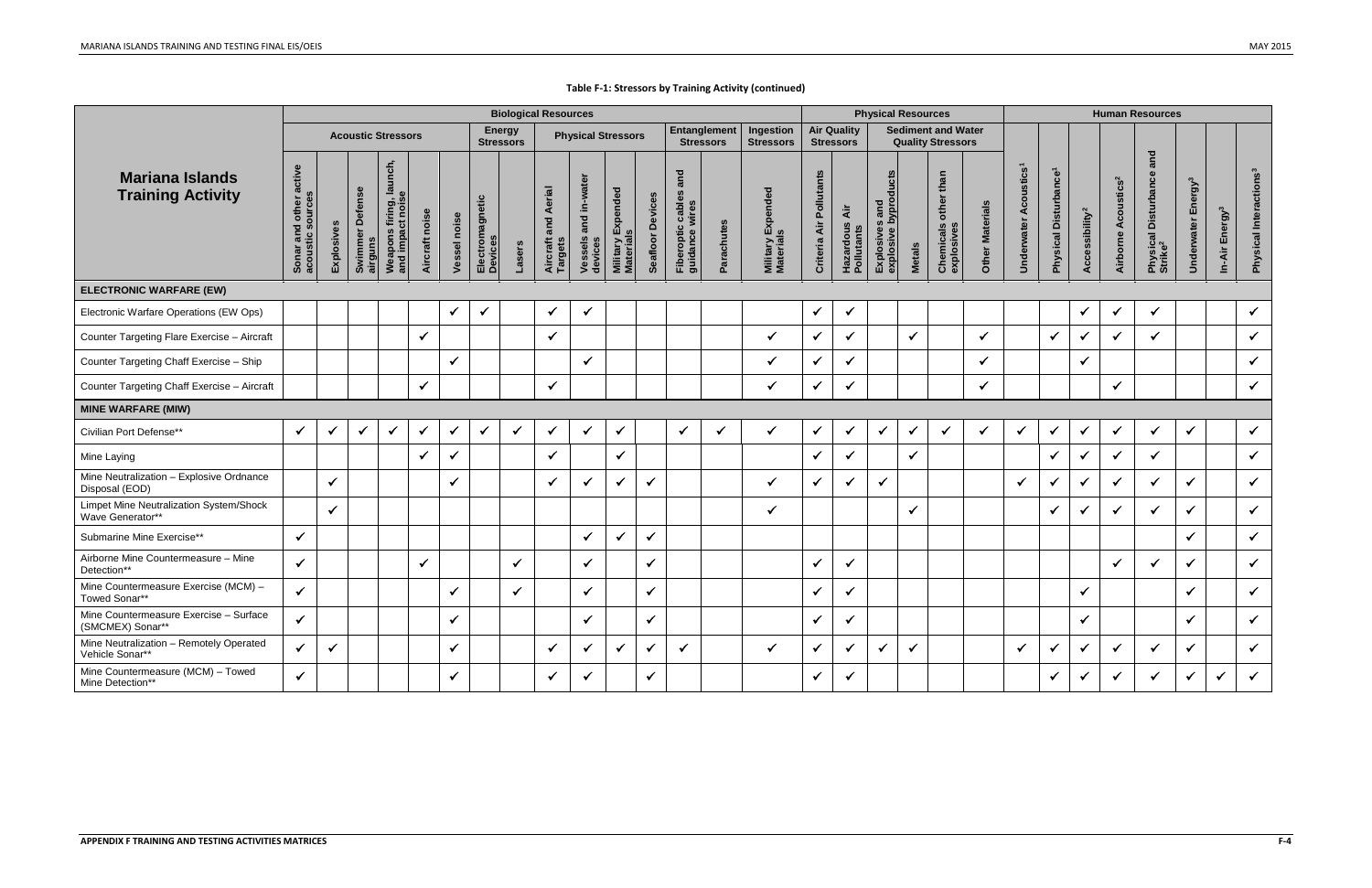|                                                             |                                                 |              |                            |                                                             |                |              |                                   |              |                                | <b>Biological Resources</b>        |                                |                         |                                                      |                                         |                                |                            | <b>Physical Resources</b>              |                                        |               |                                                       |                        |                                      |                                         |                            |                                       | <b>Human Resources</b>                             |                                   |                                 |                                    |
|-------------------------------------------------------------|-------------------------------------------------|--------------|----------------------------|-------------------------------------------------------------|----------------|--------------|-----------------------------------|--------------|--------------------------------|------------------------------------|--------------------------------|-------------------------|------------------------------------------------------|-----------------------------------------|--------------------------------|----------------------------|----------------------------------------|----------------------------------------|---------------|-------------------------------------------------------|------------------------|--------------------------------------|-----------------------------------------|----------------------------|---------------------------------------|----------------------------------------------------|-----------------------------------|---------------------------------|------------------------------------|
|                                                             |                                                 |              |                            | <b>Acoustic Stressors</b>                                   |                |              | <b>Energy</b><br><b>Stressors</b> |              |                                |                                    | <b>Physical Stressors</b>      |                         |                                                      | <b>Entanglement</b><br><b>Stressors</b> | Ingestion<br><b>Stressors</b>  |                            | <b>Air Quality</b><br><b>Stressors</b> |                                        |               | <b>Sediment and Water</b><br><b>Quality Stressors</b> |                        |                                      |                                         |                            |                                       |                                                    |                                   |                                 |                                    |
| <b>Mariana Islands</b><br><b>Training Activity</b>          | active<br>Sonar and other a<br>acoustic sources | Explosives   | Swimmer Defense<br>airguns | launch,<br>s firing, l<br>Ict noise<br>Weapons<br>and impac | Aircraft noise | Vessel noise | Electromagnetic<br>Devices        | Lasers       | Aircraft and Aerial<br>Targets | and in-water<br>Vessels<br>devices | Military Expended<br>Materials | <b>Seafloor Devices</b> | and<br>c cables<br>wires<br>Fiberoptic<br>guidance w | Parachutes                              | Military Expended<br>Materials | Pollutants<br>Criteria Air | <b>Hazardous Air</b><br>Pollutants     | Explosives and<br>explosive byproducts | <b>Metals</b> | than<br>other<br>Chemicals<br>explosives              | <b>Other Materials</b> | Acoustics <sup>1</sup><br>Underwater | <b>Physical Disturbance<sup>1</sup></b> | Accessibility <sup>2</sup> | <b>Airborne Acoustics<sup>2</sup></b> | and<br>Physical Disturbance<br>Strike <sup>2</sup> | Energy <sup>3</sup><br>Underwater | Energy <sup>3</sup><br>$In-Air$ | Physical Interactions <sup>3</sup> |
| <b>NAVAL SPECIAL WARFARE (NSW)</b>                          |                                                 |              |                            |                                                             |                |              |                                   |              |                                |                                    |                                |                         |                                                      |                                         |                                |                            |                                        |                                        |               |                                                       |                        |                                      |                                         |                            |                                       |                                                    |                                   |                                 |                                    |
| Personnel Insertion/Extraction (Non-<br>submarine)          |                                                 |              |                            |                                                             |                |              |                                   |              |                                | $\checkmark$                       |                                |                         |                                                      |                                         |                                |                            |                                        |                                        |               |                                                       |                        |                                      |                                         |                            |                                       |                                                    |                                   |                                 |                                    |
| Parachute Insertion                                         |                                                 |              |                            |                                                             |                |              |                                   |              | $\checkmark$                   |                                    |                                |                         |                                                      | ✔                                       |                                | $\checkmark$               | $\checkmark$                           | $\checkmark$                           |               |                                                       |                        | $\checkmark$                         |                                         |                            | $\checkmark$                          | $\checkmark$                                       |                                   |                                 |                                    |
| <b>Embassy Reinforcement</b>                                |                                                 |              |                            |                                                             |                |              |                                   |              |                                |                                    |                                |                         |                                                      |                                         |                                |                            | $\checkmark$                           |                                        | $\checkmark$  | $\checkmark$                                          | $\checkmark$           |                                      |                                         |                            | $\checkmark$                          | ✓                                                  |                                   |                                 |                                    |
| Direct Action (Combat Close Quarters)                       |                                                 |              |                            |                                                             |                |              |                                   |              |                                |                                    |                                |                         |                                                      |                                         |                                |                            | $\checkmark$                           |                                        | $\checkmark$  | $\mathbf{v}$                                          | $\checkmark$           | $\checkmark$                         |                                         |                            | $\checkmark$                          | $\checkmark$                                       |                                   |                                 |                                    |
| Direct Action (Breaching)                                   |                                                 |              |                            |                                                             |                |              |                                   |              |                                |                                    |                                |                         |                                                      |                                         |                                |                            | $\checkmark$                           |                                        | $\checkmark$  | $\checkmark$                                          | $\checkmark$           | $\checkmark$                         |                                         |                            |                                       | $\checkmark$                                       | $\checkmark$                      |                                 |                                    |
| Direct Action (Tactical Air Control Party)                  |                                                 |              |                            |                                                             |                |              |                                   | $\checkmark$ |                                |                                    |                                |                         |                                                      |                                         |                                |                            |                                        |                                        |               |                                                       |                        |                                      |                                         |                            |                                       |                                                    |                                   |                                 |                                    |
| <b>Underwater Demolition</b><br>Qualification/Certification |                                                 | $\checkmark$ |                            |                                                             |                |              |                                   |              |                                |                                    | $\checkmark$                   | $\checkmark$            |                                                      |                                         | $\checkmark$                   | $\boldsymbol{\mathcal{L}}$ | $\checkmark$                           | $\checkmark$                           |               |                                                       |                        | $\checkmark$                         |                                         | $\checkmark$               | $\checkmark$                          | $\checkmark$                                       | $\checkmark$                      |                                 | $\checkmark$                       |
| Intelligence, Surveillance,<br>Reconnaissance (ISR)         |                                                 |              |                            |                                                             |                |              |                                   |              |                                |                                    |                                |                         |                                                      |                                         |                                |                            |                                        |                                        |               |                                                       |                        |                                      |                                         |                            |                                       |                                                    |                                   |                                 |                                    |
| <b>Urban Warfare Training</b>                               |                                                 |              |                            |                                                             | $\checkmark$   |              |                                   |              |                                |                                    |                                |                         |                                                      |                                         |                                |                            | $\checkmark$                           |                                        | $\checkmark$  | $\checkmark$                                          | $\checkmark$           |                                      |                                         |                            | $\checkmark$                          | ✓                                                  |                                   |                                 |                                    |
| <b>Underwater Survey</b>                                    |                                                 |              |                            |                                                             |                | $\checkmark$ |                                   |              |                                |                                    |                                |                         |                                                      |                                         |                                |                            |                                        |                                        |               |                                                       |                        |                                      |                                         |                            |                                       |                                                    |                                   |                                 |                                    |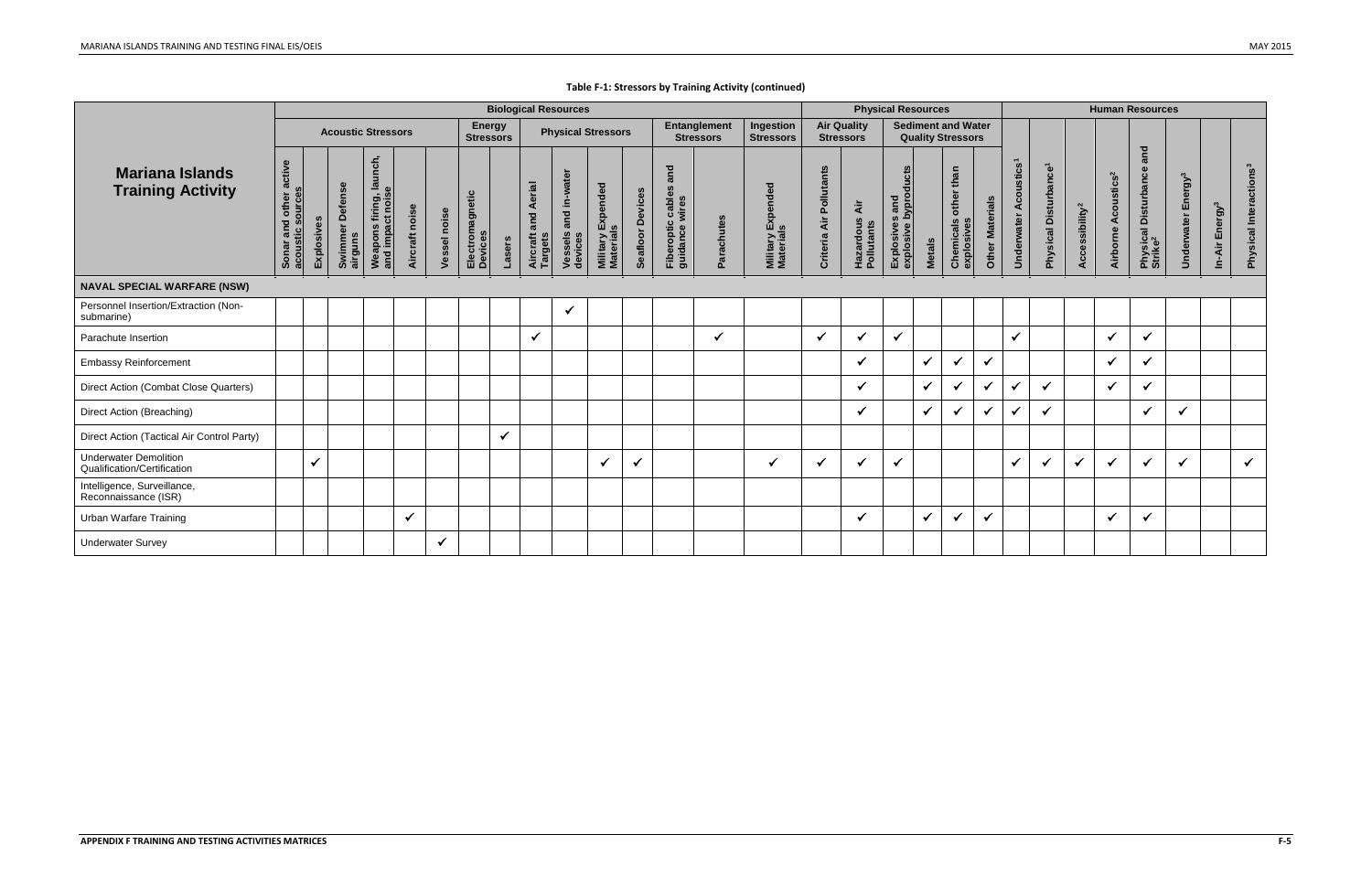<sup>1</sup> Cultural resources stressor

<sup>2</sup> Socioeconomics stressor

<sup>3</sup> Public health and safety stressor

|                                                                      |                                            |            |                                        |                                                        |                |              |                                   |        | <b>Biological Resources</b>    |                                    |                                |                         |                                                      |            |                                |                                        |                                    |                                        | <b>Physical Resources</b> |                                                       |                        |                              |                                   |                            |                                 | <b>Human Resources</b>                             |                                |                            |                                    |
|----------------------------------------------------------------------|--------------------------------------------|------------|----------------------------------------|--------------------------------------------------------|----------------|--------------|-----------------------------------|--------|--------------------------------|------------------------------------|--------------------------------|-------------------------|------------------------------------------------------|------------|--------------------------------|----------------------------------------|------------------------------------|----------------------------------------|---------------------------|-------------------------------------------------------|------------------------|------------------------------|-----------------------------------|----------------------------|---------------------------------|----------------------------------------------------|--------------------------------|----------------------------|------------------------------------|
|                                                                      |                                            |            |                                        | <b>Acoustic Stressors</b>                              |                |              | <b>Energy</b><br><b>Stressors</b> |        |                                |                                    | <b>Physical Stressors</b>      |                         | Entanglement<br><b>Stressors</b>                     |            | Ingestion<br><b>Stressors</b>  | <b>Air Quality</b><br><b>Stressors</b> |                                    |                                        |                           | <b>Sediment and Water</b><br><b>Quality Stressors</b> |                        |                              |                                   |                            |                                 |                                                    |                                |                            |                                    |
| <b>Mariana Islands</b><br><b>Training Activity</b>                   | Sonar and other active<br>acoustic sources | Explosives | <b>Defense</b><br>Swimmer I<br>airguns | s firing, launch,<br>act noise<br>Weapons<br>and impac | Aircraft noise | Vessel noise | Electromagnetic<br>Devices        | Lasers | Aircraft and Aerial<br>Targets | and in-water<br>Vessels<br>devices | Military Expended<br>Materials | <b>Seafloor Devices</b> | and<br>c cables<br>wires<br>Fiberoptic<br>guidance w | Parachutes | Military Expended<br>Materials | Criteria Air Pollutants                | <b>Hazardous Air</b><br>Pollutants | Explosives and<br>explosive byproducts | <b>Metals</b>             | than<br>other<br>Chemicals o<br>explosives            | <b>Other Materials</b> | <b>Underwater Acoustics'</b> | Physical Disturbance <sup>1</sup> | Accessibility <sup>2</sup> | Airborne Acoustics <sup>2</sup> | and<br>Physical Disturbance<br>Strike <sup>2</sup> | Underwater Energy <sup>3</sup> | In-Air Energy <sup>3</sup> | Physical Interactions <sup>3</sup> |
| <b>OTHER TRAINING EXERCISES</b>                                      |                                            |            |                                        |                                                        |                |              |                                   |        |                                |                                    |                                |                         |                                                      |            |                                |                                        |                                    |                                        |                           |                                                       |                        |                              |                                   |                            |                                 |                                                    |                                |                            |                                    |
| Surface Ship Sonar Maintenance**                                     | $\checkmark$                               |            |                                        |                                                        |                | $\checkmark$ |                                   |        |                                | $\checkmark$                       |                                |                         |                                                      |            |                                |                                        |                                    |                                        |                           |                                                       |                        |                              |                                   |                            |                                 |                                                    | $\checkmark$                   |                            |                                    |
| Submarine Sonar Maintenance**                                        | $\checkmark$                               |            |                                        |                                                        |                |              |                                   |        |                                | $\checkmark$                       |                                |                         |                                                      |            |                                |                                        |                                    |                                        |                           |                                                       |                        |                              |                                   |                            |                                 |                                                    | $\checkmark$                   |                            |                                    |
| Small Boat Attack**                                                  |                                            |            |                                        |                                                        |                | $\checkmark$ |                                   |        |                                | $\checkmark$                       |                                |                         |                                                      |            | $\checkmark$                   | $\checkmark$                           | $\checkmark$                       |                                        | $\checkmark$              |                                                       |                        |                              |                                   |                            |                                 |                                                    |                                |                            |                                    |
| Submarine Navigation**                                               | $\checkmark$                               |            |                                        |                                                        |                |              |                                   |        |                                | $\checkmark$                       |                                |                         |                                                      |            |                                |                                        |                                    |                                        |                           |                                                       |                        |                              |                                   |                            |                                 | $\checkmark$                                       | $\checkmark$                   |                            | $\checkmark$                       |
| Search and Rescue At Sea**                                           |                                            |            |                                        |                                                        | $\checkmark$   | $\checkmark$ |                                   |        | $\checkmark$                   |                                    | $\checkmark$                   |                         |                                                      |            |                                |                                        |                                    |                                        |                           |                                                       |                        |                              |                                   |                            | $\checkmark$                    | $\checkmark$                                       |                                |                            |                                    |
| Precision Anchoring**                                                |                                            |            |                                        |                                                        |                | $\checkmark$ |                                   |        |                                | $\checkmark$                       |                                | $\checkmark$            |                                                      |            |                                | $\checkmark$                           | $\checkmark$                       |                                        |                           | $\checkmark$                                          | $\checkmark$           |                              | $\checkmark$                      | $\checkmark$               |                                 | $\checkmark$                                       |                                |                            | $\checkmark$                       |
| Maneuver (Convoy, Land Navigation)                                   |                                            |            |                                        |                                                        |                |              |                                   |        |                                |                                    |                                |                         |                                                      |            |                                | $\checkmark$                           | ✓                                  | $\checkmark$                           |                           |                                                       |                        |                              | $\checkmark$                      |                            |                                 | ✓                                                  |                                |                            | $\checkmark$                       |
| Water Purification**                                                 |                                            |            |                                        |                                                        |                |              |                                   |        |                                |                                    |                                |                         |                                                      |            |                                |                                        |                                    |                                        |                           |                                                       | $\checkmark$           |                              |                                   |                            |                                 |                                                    |                                |                            |                                    |
| <b>Field Training Exercise</b>                                       |                                            |            |                                        |                                                        |                |              |                                   |        |                                |                                    |                                |                         |                                                      |            |                                |                                        | $\checkmark$                       |                                        | $\checkmark$              | $\checkmark$                                          | $\checkmark$           |                              |                                   |                            | $\checkmark$                    | ✔                                                  |                                |                            |                                    |
| <b>Force Protection</b>                                              |                                            |            |                                        |                                                        |                |              |                                   |        |                                |                                    |                                |                         |                                                      |            |                                |                                        | $\checkmark$                       | $\checkmark$                           | $\checkmark$              | $\checkmark$                                          |                        |                              |                                   |                            | $\checkmark$                    | ✔                                                  |                                |                            |                                    |
| Anti-Terrorism                                                       |                                            |            |                                        |                                                        |                |              |                                   |        |                                |                                    |                                |                         |                                                      |            |                                |                                        | $\checkmark$                       | $\checkmark$                           | $\checkmark$              | $\checkmark$                                          |                        |                              |                                   |                            | $\checkmark$                    | $\boldsymbol{\mathcal{L}}$                         |                                |                            |                                    |
| Seize Airfield                                                       |                                            |            |                                        |                                                        |                | $\checkmark$ |                                   |        |                                |                                    |                                |                         |                                                      |            |                                |                                        | $\checkmark$                       | $\checkmark$                           | $\checkmark$              | $\checkmark$                                          |                        |                              |                                   |                            | $\checkmark$                    |                                                    |                                |                            |                                    |
| Airfield Expeditionary                                               |                                            |            |                                        |                                                        |                |              |                                   |        |                                |                                    |                                |                         |                                                      |            |                                |                                        | $\checkmark$                       | $\checkmark$                           | $\checkmark$              | $\checkmark$                                          |                        |                              |                                   |                            | $\checkmark$                    | $\checkmark$                                       |                                |                            |                                    |
| Unmanned Aerial Vehicle Operation**                                  |                                            |            |                                        |                                                        | $\checkmark$   | $\checkmark$ |                                   |        |                                |                                    |                                |                         |                                                      |            |                                | $\checkmark$                           | $\checkmark$                       |                                        |                           |                                                       |                        |                              |                                   |                            | $\checkmark$                    |                                                    |                                |                            |                                    |
| Land Demolitions (Improvised Explosive<br>Device Discovery/Disposal) |                                            |            |                                        |                                                        |                |              |                                   |        |                                |                                    |                                |                         |                                                      |            |                                |                                        | $\checkmark$                       |                                        |                           |                                                       |                        |                              |                                   |                            |                                 |                                                    |                                |                            |                                    |
| Land Demolitions (Unexploded Ordnance)<br>Discovery/Disposal         |                                            |            |                                        |                                                        |                |              |                                   |        |                                |                                    |                                |                         |                                                      |            |                                |                                        | $\checkmark$                       | $\checkmark$                           | $\checkmark$              | $\checkmark$                                          | $\checkmark$           |                              |                                   |                            | $\checkmark$                    |                                                    |                                |                            |                                    |

\* Alternative 2 only

\*\* Alternative 1 and Alternative 2 only

Note: A check indicates events that take place for all alternatives.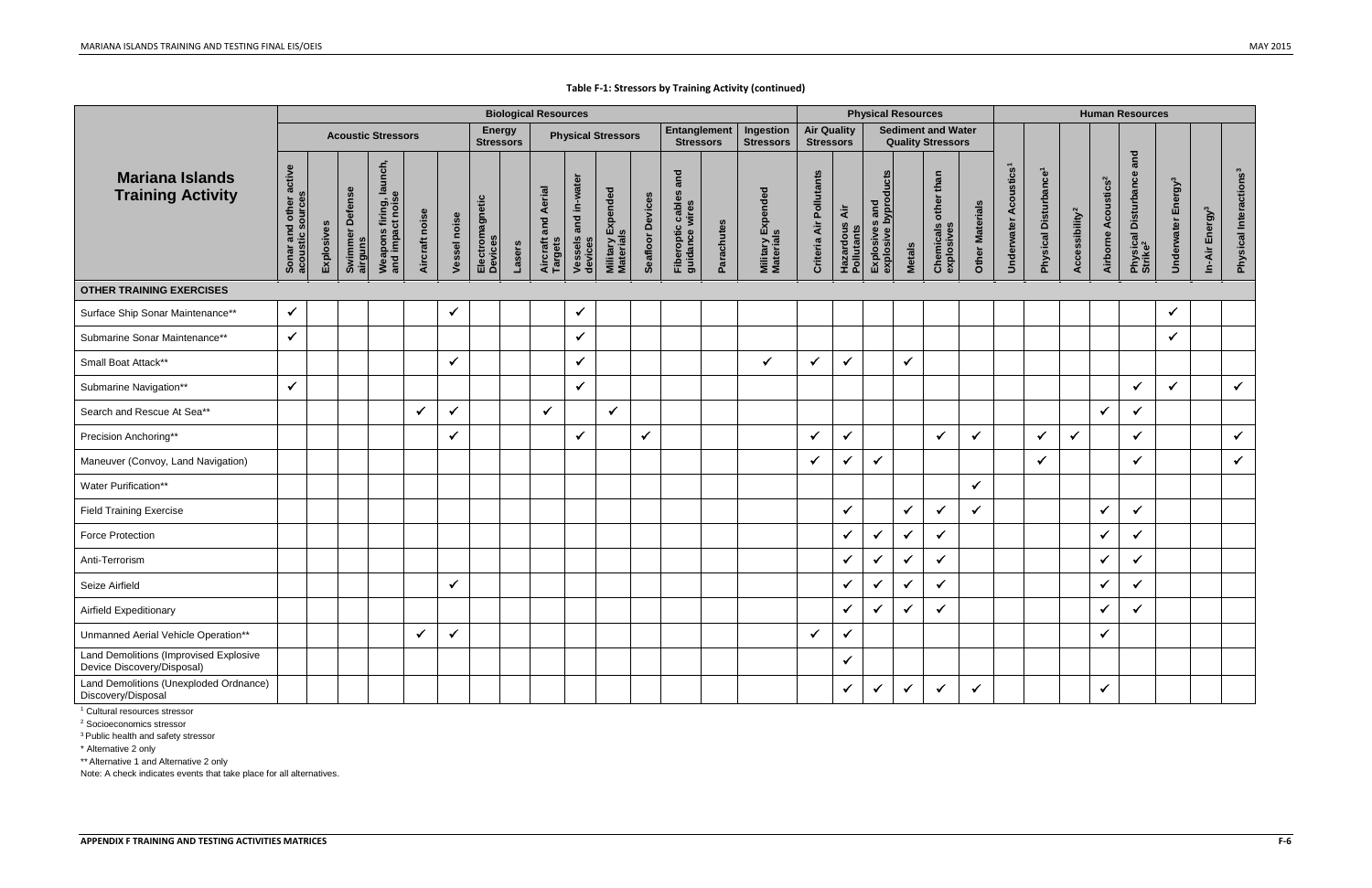### <span id="page-10-1"></span><span id="page-10-0"></span>**F.2 STRESSOR BY TESTING ACTIVITY**

#### **Table F-2: Stressors by Testing Activity**

|                                                                                  |                                               |              |                            |                                                |                |              |                                   | <b>Biological Resources</b> |                                             |                                            |                                                     |                            |                                         |              |                                    |                                        |                                | <b>Physical Resources</b>                    |               |                                                       |                        |                                      |                                   |                            |                                    | <b>Human Resources</b>                      |                                |                            |                                    |
|----------------------------------------------------------------------------------|-----------------------------------------------|--------------|----------------------------|------------------------------------------------|----------------|--------------|-----------------------------------|-----------------------------|---------------------------------------------|--------------------------------------------|-----------------------------------------------------|----------------------------|-----------------------------------------|--------------|------------------------------------|----------------------------------------|--------------------------------|----------------------------------------------|---------------|-------------------------------------------------------|------------------------|--------------------------------------|-----------------------------------|----------------------------|------------------------------------|---------------------------------------------|--------------------------------|----------------------------|------------------------------------|
|                                                                                  |                                               |              |                            | <b>Acoustic Stressors</b>                      |                |              | <b>Energy</b><br><b>Stressors</b> |                             |                                             |                                            | <b>Physical Stressors</b>                           |                            | <b>Entanglement</b><br><b>Stressors</b> |              | Ingestion<br><b>Stressors</b>      | <b>Air Quality</b><br><b>Stressors</b> |                                |                                              |               | <b>Sediment and Water</b><br><b>Quality Stressors</b> |                        |                                      |                                   |                            |                                    | and                                         |                                |                            |                                    |
| <b>Mariana Islands</b><br><b>Testing Activity</b>                                | Sonar and other<br>active acoustic<br>sources | Explosives   | Swimmer Defense<br>airguns | Weapons firing,<br>launch, and impact<br>noise | Aircraft noise | Vessel noise | Electromagnetic<br>Devices        | Lasers                      | <b>Aerial</b><br>and<br>Aircraft<br>Targets | and in-<br>Vessels and in<br>water devices | Expended<br>Military E <sub>&gt;</sub><br>Materials | <b>Devices</b><br>Seafloor | Fiberoptic cables<br>and guidance wires | Parachutes   | ಾ<br>Military Expende<br>Materials | Criteria Air<br>Pollutants             | Äir<br>Hazardous<br>Pollutants | and<br>Explosives<br>explosive<br>byproducts | <b>Metals</b> | Chemicals other<br>than explosives                    | <b>Other Materials</b> | Acoustics <sup>1</sup><br>Underwater | Physical Disturbance <sup>1</sup> | Accessibility <sup>2</sup> | Acoustics <sup>2</sup><br>Airborne | Physical Disturbance<br>Strike <sup>2</sup> | Underwater Energy <sup>3</sup> | In-Air Energy <sup>3</sup> | Physical Interactions <sup>3</sup> |
| <b>NAVAL AIR SYSTEMS COMMAND</b>                                                 |                                               |              |                            |                                                |                |              |                                   |                             |                                             |                                            |                                                     |                            |                                         |              |                                    |                                        |                                |                                              |               |                                                       |                        |                                      |                                   |                            |                                    |                                             |                                |                            |                                    |
| <b>ANTI-SURFACE WARFARE (ASUW)</b>                                               |                                               |              |                            |                                                |                |              |                                   |                             |                                             |                                            |                                                     |                            |                                         |              |                                    |                                        |                                |                                              |               |                                                       |                        |                                      |                                   |                            |                                    |                                             |                                |                            |                                    |
| Air-to-Surface Missile Test**                                                    |                                               | $\checkmark$ |                            | ✔                                              | ✔              |              |                                   |                             | ✓                                           |                                            | $\checkmark$                                        |                            |                                         |              | ✓                                  | $\checkmark$                           | ✔                              | √                                            | $\checkmark$  | $\checkmark$                                          | $\checkmark$           | $\checkmark$                         | $\checkmark$                      | $\checkmark$               | $\checkmark$                       | √                                           |                                |                            | $\checkmark$                       |
| <b>ANTI-SUBMARINE WARFARE (ASW)</b>                                              |                                               |              |                            |                                                |                |              |                                   |                             |                                             |                                            |                                                     |                            |                                         |              |                                    |                                        |                                |                                              |               |                                                       |                        |                                      |                                   |                            |                                    |                                             |                                |                            |                                    |
| Anti-Submarine Warfare Tracking Test<br>- Maritime Patrol Aircraft (Sonobuoys)** | $\checkmark$                                  | $\checkmark$ |                            |                                                | $\checkmark$   |              |                                   |                             | $\checkmark$                                | $\checkmark$                               | $\checkmark$                                        |                            |                                         | $\checkmark$ | $\checkmark$                       | $\checkmark$                           | $\checkmark$                   | $\checkmark$                                 | $\checkmark$  | $\checkmark$                                          | $\checkmark$           | $\checkmark$                         | $\checkmark$                      | $\checkmark$               | $\checkmark$                       | $\checkmark$                                | $\checkmark$                   |                            | $\checkmark$                       |
| Anti-Submarine Warfare Torpedo Test**                                            | $\checkmark$                                  |              |                            | $\checkmark$                                   | $\checkmark$   |              |                                   |                             | $\checkmark$                                | √                                          | $\checkmark$                                        |                            |                                         | $\checkmark$ | ✓                                  | $\checkmark$                           | $\checkmark$                   |                                              | ✓             | $\checkmark$                                          | $\checkmark$           |                                      | $\checkmark$                      | $\checkmark$               | $\checkmark$                       | $\checkmark$                                | $\checkmark$                   |                            | $\checkmark$                       |
| <b>Broad Area Maritime Surveillance</b><br>(BAMS) Testing - MQ-4C Triton**       |                                               |              |                            |                                                | $\checkmark$   |              |                                   |                             |                                             |                                            |                                                     |                            |                                         |              |                                    | $\checkmark$                           | √                              |                                              |               |                                                       |                        |                                      |                                   |                            | $\checkmark$                       |                                             |                                |                            |                                    |
| <b>ELECTRONIC WARFARE (EW)</b>                                                   |                                               |              |                            |                                                |                |              |                                   |                             |                                             |                                            |                                                     |                            |                                         |              |                                    |                                        |                                |                                              |               |                                                       |                        |                                      |                                   |                            |                                    |                                             |                                |                            |                                    |
| Flare Test**                                                                     |                                               |              |                            |                                                | ✓              |              |                                   |                             |                                             |                                            | $\checkmark$                                        |                            |                                         |              | ✓                                  | $\checkmark$                           | $\checkmark$                   |                                              |               |                                                       | $\checkmark$           |                                      | $\checkmark$                      | $\checkmark$               | $\checkmark$                       | $\checkmark$                                |                                |                            | $\checkmark$                       |
| <b>NAVAL SEA SYSTEMS COMMAND</b>                                                 |                                               |              |                            |                                                |                |              |                                   |                             |                                             |                                            |                                                     |                            |                                         |              |                                    |                                        |                                |                                              |               |                                                       |                        |                                      |                                   |                            |                                    |                                             |                                |                            |                                    |
| LIFE CYCLE ACTIVITIES                                                            |                                               |              |                            |                                                |                |              |                                   |                             |                                             |                                            |                                                     |                            |                                         |              |                                    |                                        |                                |                                              |               |                                                       |                        |                                      |                                   |                            |                                    |                                             |                                |                            |                                    |
| Ship Signature Testing**                                                         | $\checkmark$                                  |              |                            |                                                |                | $\checkmark$ |                                   |                             |                                             | $\checkmark$                               |                                                     |                            |                                         |              |                                    | $\checkmark$                           | ✔                              |                                              |               |                                                       |                        |                                      |                                   |                            |                                    | $\checkmark$                                | $\checkmark$                   |                            | $\checkmark$                       |
| ANTI-SURFACE WARFARE/ANTI-SUBMARINE WARFARE TESTING                              |                                               |              |                            |                                                |                |              |                                   |                             |                                             |                                            |                                                     |                            |                                         |              |                                    |                                        |                                |                                              |               |                                                       |                        |                                      |                                   |                            |                                    |                                             |                                |                            |                                    |
| Kinetic Energy Weapon Testing**                                                  |                                               |              |                            | $\checkmark$                                   |                | $\checkmark$ |                                   |                             |                                             | √                                          | $\checkmark$                                        |                            |                                         |              |                                    | $\checkmark$                           | ✔                              |                                              | ✔             |                                                       |                        |                                      | $\checkmark$                      | ✔                          | $\checkmark$                       | $\checkmark$                                |                                |                            | $\checkmark$                       |
| Torpedo Testing**                                                                | $\checkmark$                                  | ✓            |                            |                                                |                | $\checkmark$ |                                   |                             | $\checkmark$                                | $\checkmark$                               | $\checkmark$                                        |                            | $\checkmark$                            | $\checkmark$ | ✔                                  | $\checkmark$                           | $\checkmark$                   |                                              | $\checkmark$  | $\checkmark$                                          | $\checkmark$           | $\checkmark$                         | $\checkmark$                      | $\checkmark$               | $\checkmark$                       | $\checkmark$                                | $\checkmark$                   |                            | $\checkmark$                       |
| Countermeasure Testing **                                                        | $\checkmark$                                  |              |                            |                                                | ✓              | ✓            |                                   |                             | $\checkmark$                                | V                                          |                                                     |                            |                                         | $\checkmark$ |                                    | ✓                                      |                                |                                              |               |                                                       |                        |                                      |                                   |                            |                                    |                                             |                                |                            | $\checkmark$                       |
| At-sea Sonar Testing**                                                           | $\checkmark$                                  |              |                            |                                                |                | $\checkmark$ |                                   |                             |                                             | $\checkmark$                               |                                                     |                            |                                         |              |                                    | $\checkmark$                           | $\checkmark$                   |                                              |               |                                                       |                        |                                      |                                   |                            |                                    |                                             |                                |                            | $\checkmark$                       |
| SHIPBOARD PROTECTION SYSTEMS AND SWIMMER DEFENSE TESTING                         |                                               |              |                            |                                                |                |              |                                   |                             |                                             |                                            |                                                     |                            |                                         |              |                                    |                                        |                                |                                              |               |                                                       |                        |                                      |                                   |                            |                                    |                                             |                                |                            |                                    |
| Pierside Integrated Swimmer Defense**                                            | $\checkmark$                                  |              | $\checkmark$               |                                                |                |              |                                   |                             |                                             | $\checkmark$                               |                                                     | $\checkmark$               |                                         |              |                                    |                                        |                                |                                              |               |                                                       |                        | $\checkmark$                         | $\checkmark$                      |                            | $\checkmark$                       | $\checkmark$                                | $\checkmark$                   |                            | $\sqrt{2}$                         |
| <b>NEW SHIP CONSTRUCTION</b>                                                     |                                               |              |                            |                                                |                |              |                                   |                             |                                             |                                            |                                                     |                            |                                         |              |                                    |                                        |                                |                                              |               |                                                       |                        |                                      |                                   |                            |                                    |                                             |                                |                            |                                    |
| ASW Mission Package Testing**                                                    | $\checkmark$                                  |              |                            |                                                | $\checkmark$   | $\checkmark$ |                                   |                             | $\checkmark$                                | $\checkmark$                               | $\checkmark$                                        |                            |                                         | $\checkmark$ | $\checkmark$                       | $\checkmark$                           | $\checkmark$                   |                                              | ✓             | $\checkmark$                                          | $\checkmark$           | $\checkmark$                         | $\checkmark$                      | $\checkmark$               | $\checkmark$                       | $\checkmark$                                | $\checkmark$                   |                            | $\checkmark$                       |
| MCM Mission Package Testing**                                                    | $\checkmark$                                  | $\checkmark$ |                            |                                                | $\checkmark$   |              |                                   |                             | $\checkmark$                                | $\checkmark$                               |                                                     |                            | $\checkmark$                            |              | ✓                                  | $\checkmark$                           | $\checkmark$                   |                                              | $\checkmark$  |                                                       |                        |                                      |                                   |                            | $\checkmark$                       |                                             |                                |                            | $\checkmark$                       |
| <b>ASUW Mission Package Testing**</b>                                            |                                               | $\checkmark$ |                            | $\checkmark$                                   | $\checkmark$   | $\checkmark$ |                                   |                             | $\checkmark$                                | $\checkmark$                               | $\checkmark$                                        |                            |                                         |              | ✓                                  | $\checkmark$                           | $\checkmark$                   |                                              | ✓             | $\checkmark$                                          | $\checkmark$           | $\checkmark$                         |                                   | $\checkmark$               | $\checkmark$                       | $\checkmark$                                | $\checkmark$                   |                            | $\checkmark$                       |
| OFFICE OF NAVAL RESEARCH                                                         |                                               |              |                            |                                                |                |              |                                   |                             |                                             |                                            |                                                     |                            |                                         |              |                                    |                                        |                                |                                              |               |                                                       |                        |                                      |                                   |                            |                                    |                                             |                                |                            |                                    |
| North Pacific Acoustic Lab Philippine<br>Sea 2018-19 Experiment (Deep Water)     |                                               | $\checkmark$ |                            |                                                |                |              |                                   |                             |                                             | $\checkmark$                               |                                                     | $\checkmark$               |                                         |              |                                    |                                        |                                |                                              |               |                                                       |                        |                                      |                                   |                            |                                    |                                             |                                |                            |                                    |

<sup>1</sup> Cultural resources stressor, <sup>2</sup> Socioeconomics stressor, <sup>3</sup> Public health and safety stressor, " Alternative 1 and Alternative 2 only, Note: A check indicates events that take place for all alternatives.